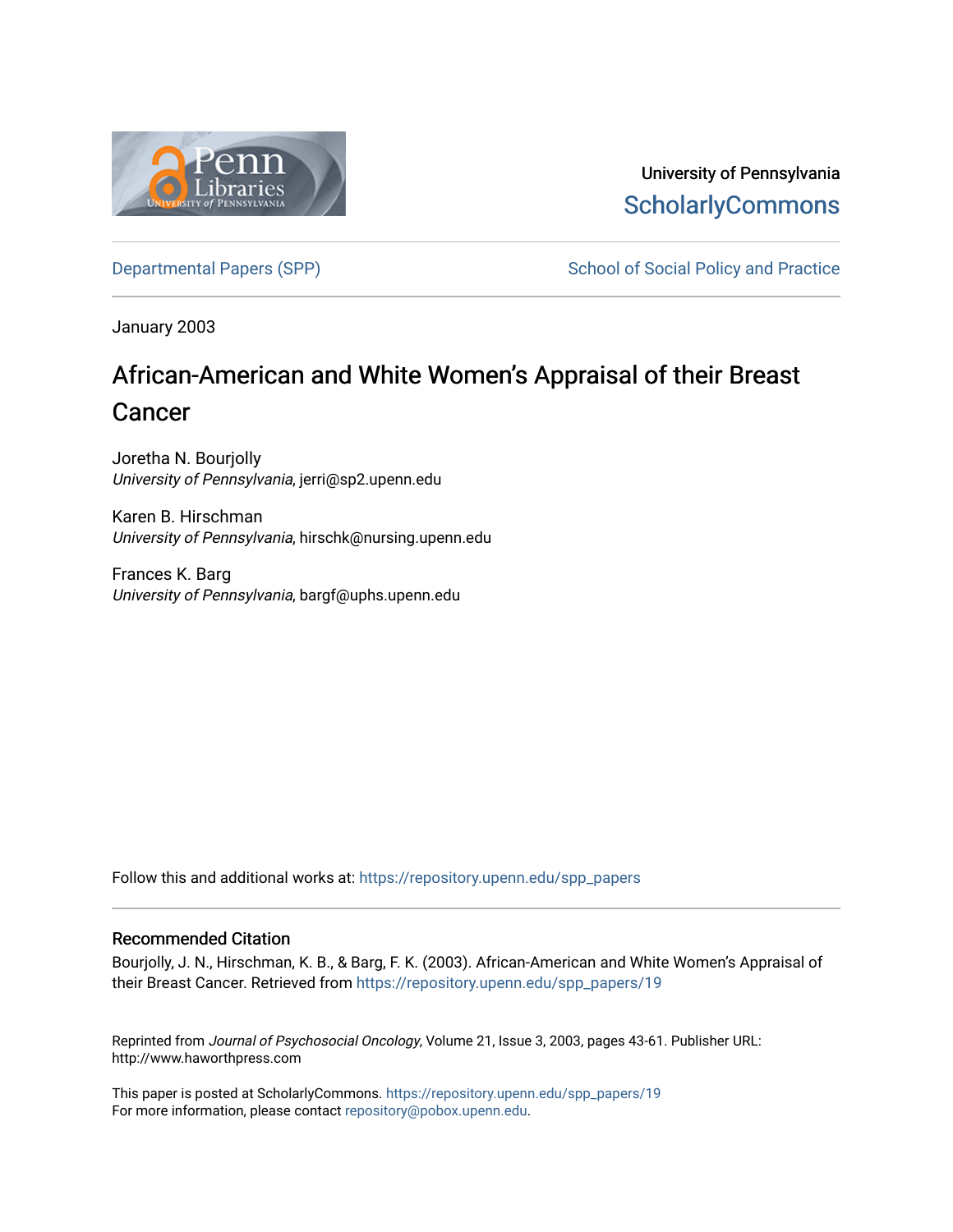# African-American and White Women's Appraisal of their Breast Cancer

# Abstract

African-American women are less likely to be diagnosed with breast cancer than are White women but are more likely to be adversely affected. Although differences in incidence and mortality have been explored in some depth, little attention has been paid to how these women cope with the disease or whether their appraisal of their breast cancer differs from that of White women. Using a comparative design, this study analyzed the differences in appraisal between African-American and White women with breast cancer. The findings suggest that no differences exist between African-American and White women's appraisal of their breast cancer. The type of primary appraisal used most by both groups was harm to their health, safety, and physical well-being. The secondary appraisal used most was that breast cancer was an experience they had to accept. Possible links between appraisal and cognitive representations of illness and suggestions for further research on the appraisal are discussed.

# Keywords

cognitive appraisal, coping, race, breast cancer

# **Comments**

Reprinted from Journal of Psychosocial Oncology, Volume 21, Issue 3, 2003, pages 43-61. Publisher URL: http://www.haworthpress.com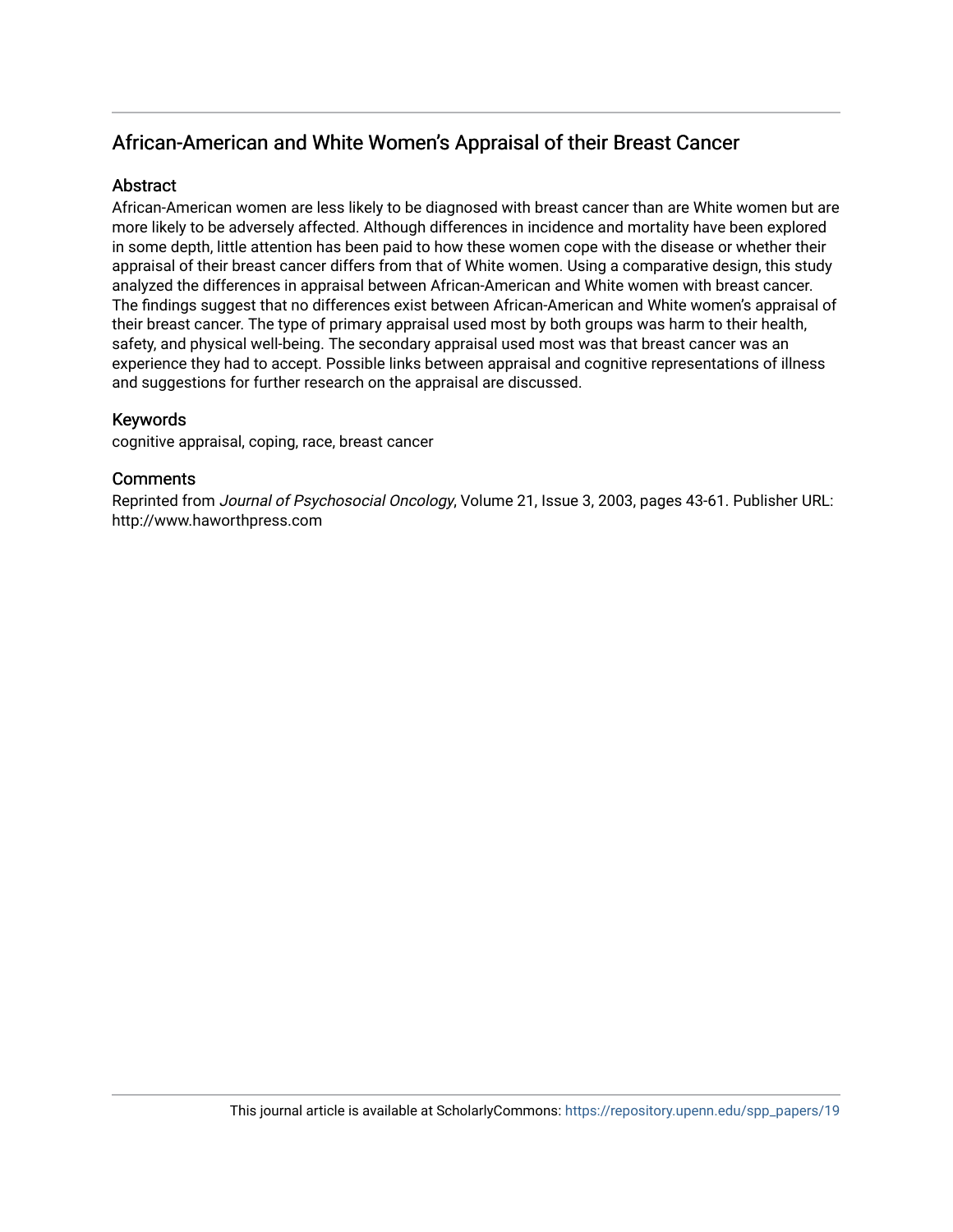# African-American and White Women's Appraisal of Their Breast Cancer

Joretha N. Bourjolly, PhD Frances K. Barg, PhD Karen B. Hirschman, PhD, MSW

**ABSTRACT.** African-American women are less likely to be diagnosed with breast cancer than are White women but are more likely to be adversely affected. Although differences in incidence and mortality have been explored in some depth, little attention has been paid to how these women cope with the disease or whether their appraisal of their breast cancer differs from that of White women. Using a comparative design, this study analyzed the differences in appraisal between African-American and White women with breast cancer. The findings suggest that no differences exist between African-American and White women's ap-

Address correspondence to: Dr. Joretha N. Bourjolly, School of Social Work, University of Pennsylvania, 3701 Locust Walk, Philadelphia, PA 19104-6214.

The principal investigator wishes to acknowledge W. Gillies Mckenna, MD, and members of the Department of Radiation Oncology for their support. She also thanks Toba Schwaber Kerson, DSW, PhD, Bryn Mawr College, and Isaac F. Nuamah, PhD, Biostatistician, University of Pennsylvania, for their contributions to this research.

The research was supported by funding from the Radiation Oncology Department, Hospital of the University of Pennsylvania.

> Journal of Psychosocial Oncology, Vol. 21(3) 2003 <http://www.haworthpress.com/store/product.asp?sku=J077>  $\overline{Q}$  2003 by The Haworth Press, Inc. All rights reserved. 10.1300/J077v21n03\_03 *43*

Dr. Bourjolly is an Assistant Professor and a Clinician Educator, School of Social Work, University of Pennsylvania, Philadelphia, PA. Dr. Barg is an Assistant Professor and a Clinician Educator, Department of Family Practice and Community Medicine, School of Medicine, and an Assistant Professor, Department of Anthropology, School of Arts and Sciences, University of Pennsylvania. Dr. Hirschman is currently a National Research Science Award Post Doctoral Fellow, Division of Geriatrics (NIH/ NIA Grant No. AG-00255), and an Adjunct Faculty Member, School of Social Work, University of Pennsylvania.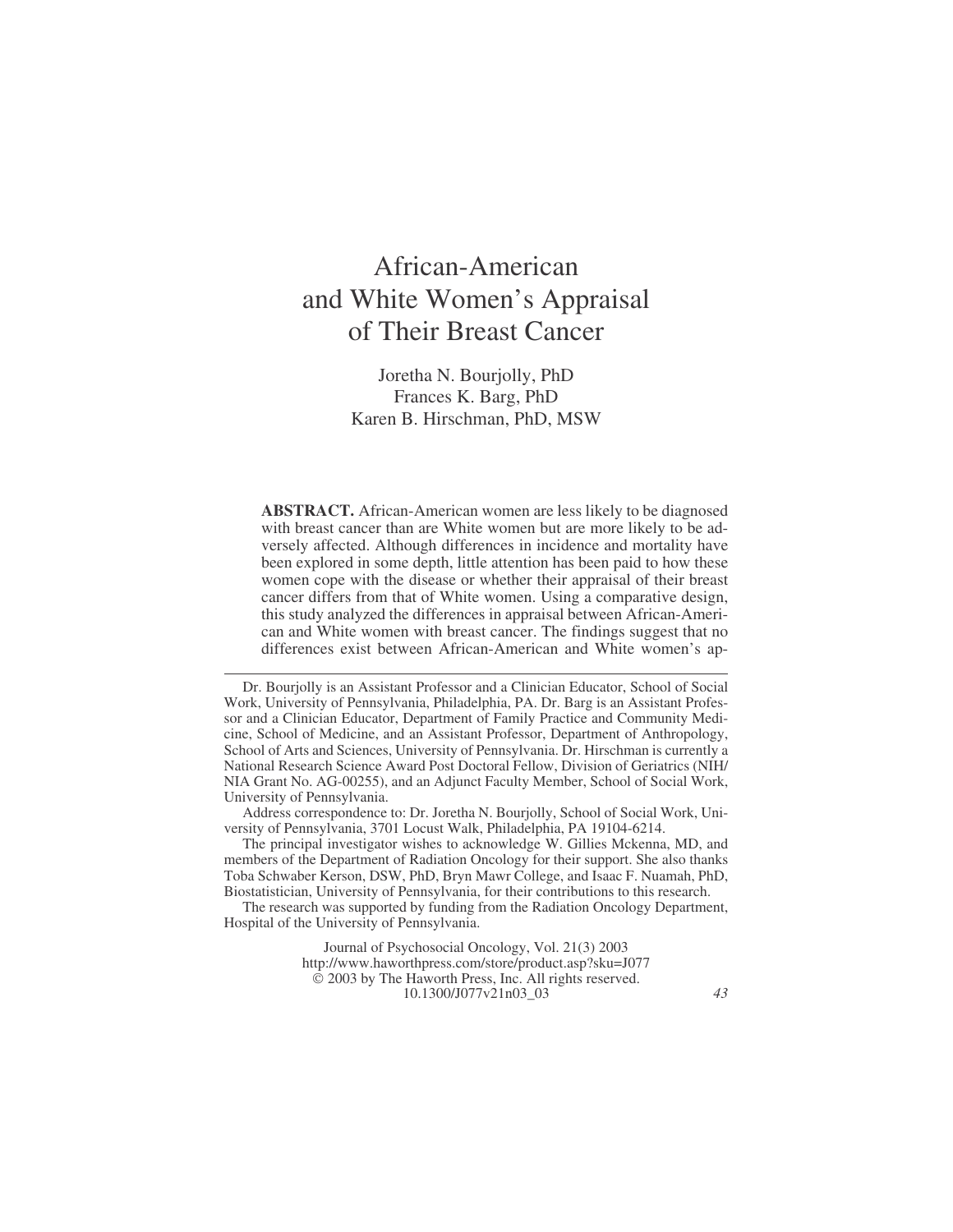praisal of their breast cancer. The type of primary appraisal used most by both groups was harm to their health, safety, and physical well-being. The secondary appraisal used most was that breast cancer was an experience they had to accept. Possible links between appraisal and cognitive representations of illness and suggestions for further research on the appraisal are discussed. *[Article copies available for a fee from The Haworth Document Delivery Service: 1-800-HAWORTH. E-mail address: <docdelivery@ haworthpress.com> Website: [<http://www.HaworthPress.com>](http://www.HaworthPress.com%3E%EF%9B%992003) 2003 by The Haworth Press, Inc. All rights reserved.]*

#### **KEYWORDS.** Cognitive appraisal, coping, race, breast cancer

Although African-American women are less likely than White women to develop breast cancer, they appear to be more adversely affected. They tend to be diagnosed at more advanced stages, resulting in lower survival rates (Eley et al., 1994; Jacob, Spieth, & Penn, 1993; Klonoff-Cohen et al., 1998; McCarthy et al., 1998). Even when controlling for cancer stage and treatment, their social functioning in relation to self-care, household, occupational, and social and community activities is lower than that of White women (Bourjolly, Kerson, & Nuamah, 1999). Little is known, however, about the particular issues affecting the adjustment of this population to breast cancer. To address this situation, the present research examined the cognitive appraisal of breast cancer among African-American and White women with the disease to determine if race influenced the appraisal process.

In general, personal and environmental resources have been examined for their contributions to the coping process of women with breast cancer. These resources include coping strategies, social support, health beliefs, and socioeconomic status (Bloom & Spiegel, 1984; Burgess & Pettingale, 1988; Northouse & Stetz, 1989; Reynolds et al., 1994; Ross, 1993; Stanton & Snider, 1993). However, the use of these resources among racially diverse groups, especially African-American women, has not received much attention.

Breast cancer is the most common newly diagnosed cancer among women (Jemal et al., 2003) and is among the types most feared. (These data exclude basal and squamous skin cell cancers and in situ carcinomas.) It creates significant stress for many women. The disease can have a disturbing impact on one's life in a number of areas, including family and marital relationships, financial stability, social relations, and self-esteem (Cordoba, Fobair, & Callan, 1993). Some women feel over-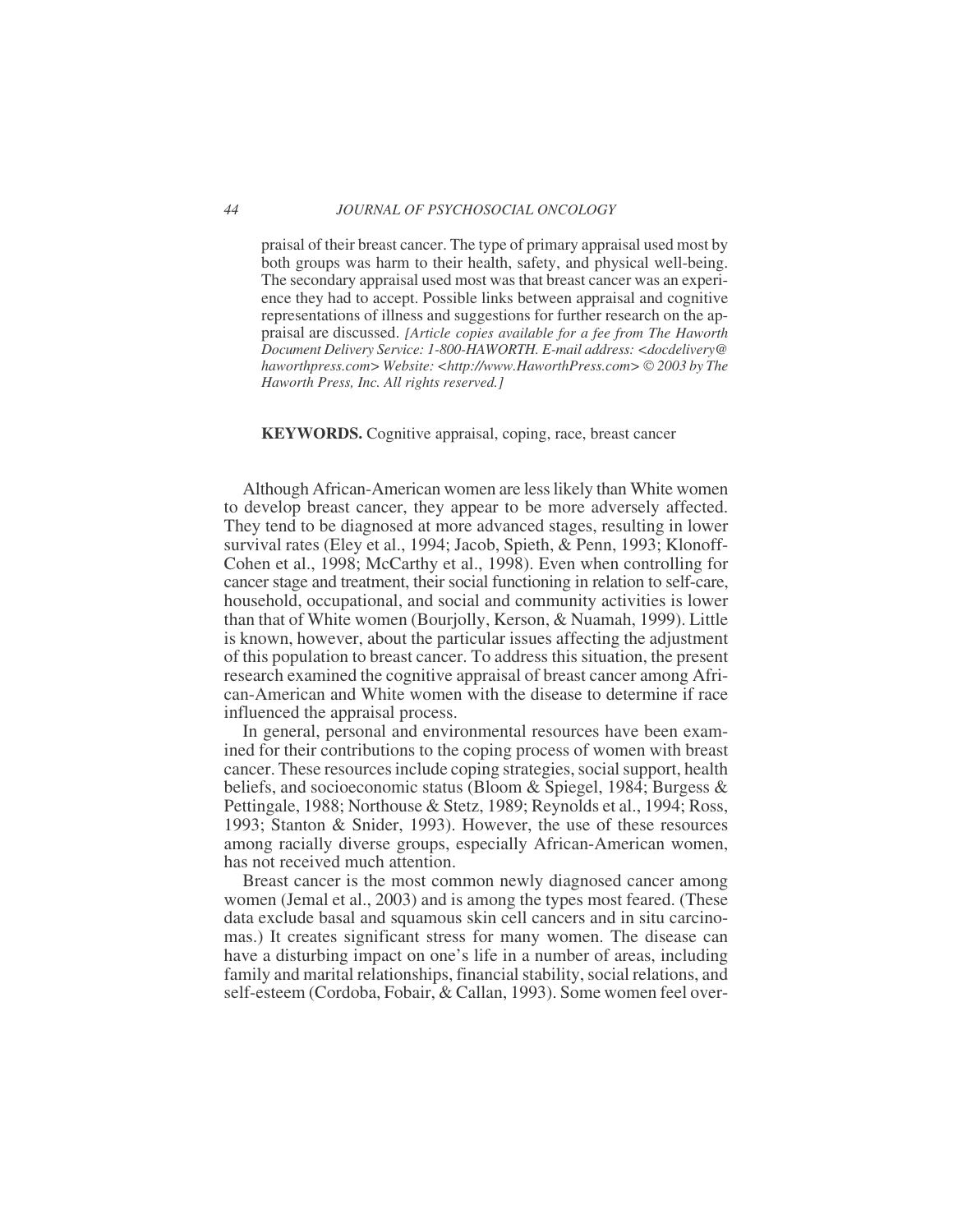whelmed and anxious in their attempts to absorb complex and often conflicting information regarding options for cancer treatment. The result may be to defer decisions concerning their care entirely to their physicians (Williams et al., 1995). Evidence also suggests that the type of information women receive about their breast cancer is contrary to what they want (Degner et al., 1997).

## *BACKGROUND*

## *Cognitive Appraisal*

Thoughts about illness and what one can do about it can inform health-related behaviors. Cognitive appraisal has been studied for its impact on coping and health outcomes. It also has been used to explain the process of how emotions differ for different individuals. As Lazarus and Folkman (1984, p. 31) stated:

[Cognitive appraisal can be] understood as the process of categorizing an encounter, and its various facets, with respect to its significance for well-being. It is largely evaluative, focused on meaning or significance, and takes place continuously during waking life.

Frijda (1993) conjectured that the process of appraisal mediates between events and emotions and is the clue to why a particular event evokes an emotion in one individual and not in another or evokes an emotion at one moment and no emotion, or a weaker or stronger one, at another moment.

To identify the two main evaluative issues of appraisal, distinctions have been made between primary and secondary appraisal. In primary appraisal, the person evaluates whether he or she has anything at stake in the encounter. For example, is there potential harm or benefit with respect to commitments, values, or goals? Is the health or well-being of a loved one at risk? Is there potential harm or benefit to self-esteem? (Folkman et al., 1986b).

Secondary appraisal is a judgment concerning what might and can be done. It includes an evaluation about whether a given coping option will accomplish what it is supposed to–whether one can apply a particular strategy or set of strategies effectively and evaluate the consequences of using a particular strategy in the context of other internal or external demands and constraints (Lazarus & Folkman, 1984). Various coping op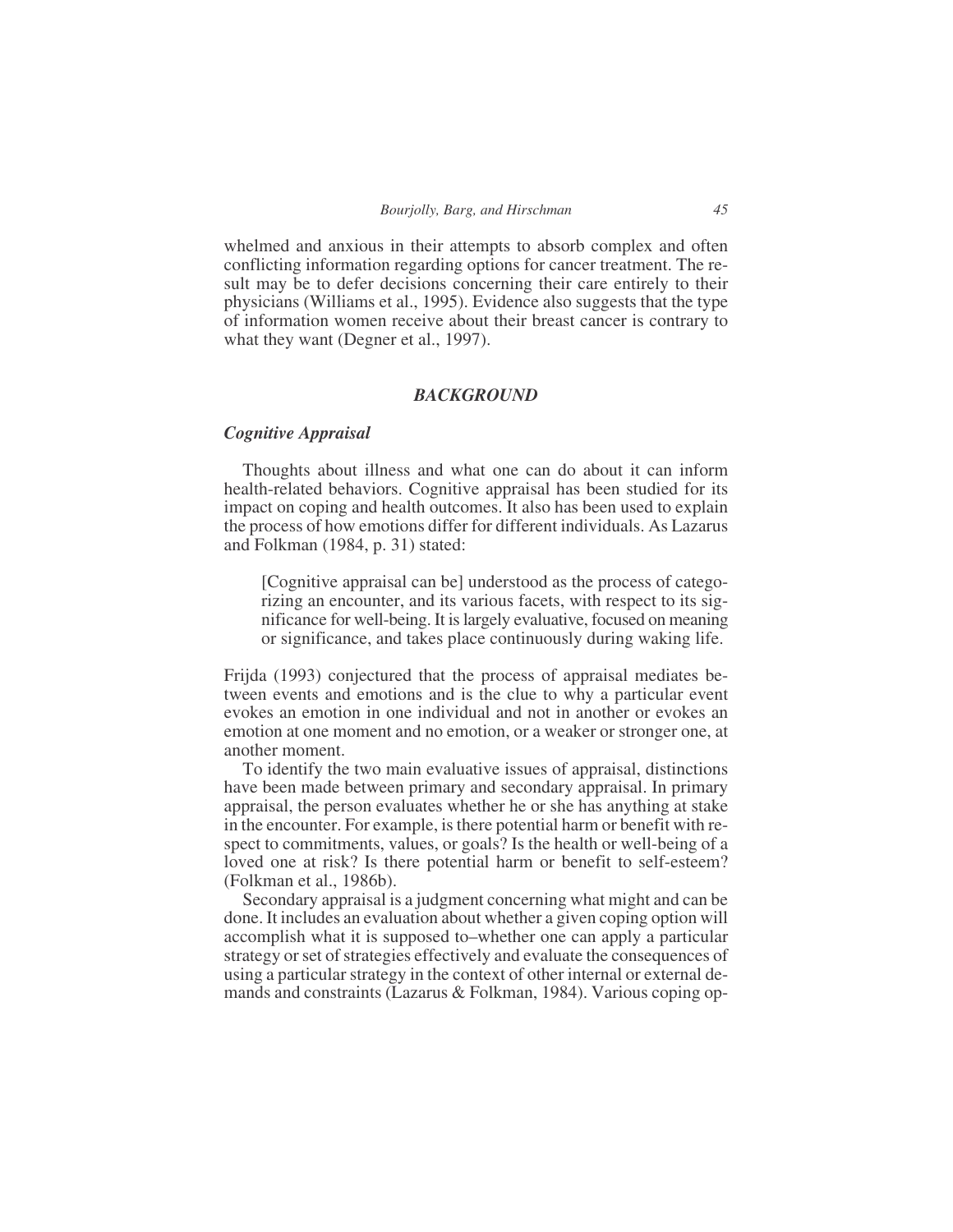tions are evaluated, such as altering the situation, accepting it, seeking more information, or holding back from acting impulsively and in a counterproductive way. Secondary appraisals of coping options and primary appraisals of what is at stake interact with each other in shaping the degree of stress and the strength and quality (or content) of the emotional reaction (Lazarus & Folkman, 1984).

#### *Cognitive Appraisal and the Coping Process*

Lazarus and his colleagues have ascribed great importance to appraisal and view it as a critical determinant in the coping process. According to appraisal theory, in a threatening or harmful situation that is appraised as holding few possibilities for beneficial change, the person will use emotion-focused modes of coping. When a situation is appraised as having the potential for amelioration by action, the person will use problem-focused coping to alter the troubled relationship that produced the emotional distress (Folkman & Lazarus, 1980). For cancer patients, how the disease and its treatments are appraised possibly can influence coping and adaptation.

Studies have been conducted that demonstrate the mediating effects of appraisal on outcome measures. For example, appraisal was shown to mediate the effects of symptom distress partially in chemotherapy patients (Munkres, Oberst, & Hughes, 1992). For patients receiving radiotherapy, appraisal had mediating effects on mood dysfunction. It also was shown to mediate the effects of universal self-care burden and partially mediate or reduce the direct effects of symptom distress (Oberst et al., 1991).

In a study of women with metastatic breast cancer who were experiencing pain, Arathuzik (1991) found that the way the patients appraised their pain correlated with their methods of coping with it. Patients who perceived pain as threatening or harmful and as causing greater physiological and psychosocial effects were likely to cope by lying down, remaining still, moaning, groaning, and crying when in pain. Patients who were able to view their pain as challenging with some positive connotations, such as determination to get well, used coping strategies of active behavior, communication, relaxation, distraction, visualization, acceptance, problem solving, and reappraisal. In another study on cognitive appraisals in cancer patients, Jenkins and Pargament (1988) reported that higher levels of perceived threat were related to higher levels of observed behavioral upset and lower levels of observed adjustment to illness.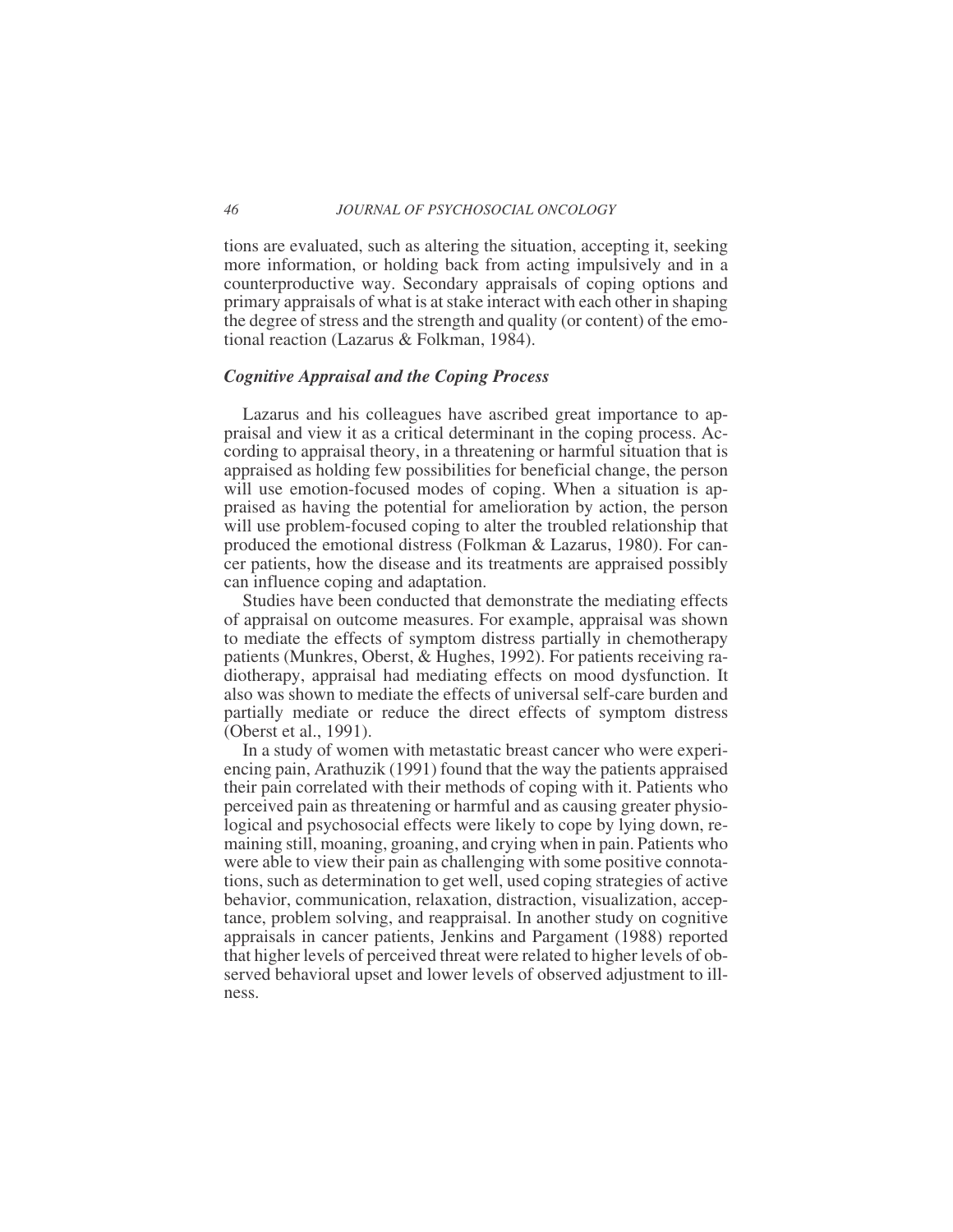To understand further the relationship between appraisal and coping, the interrelationships among the various components of these two variables have been examined. Folkman et al. (1986a) found that the forms of coping used varied, depending on what was at stake (primary appraisal) and the options for coping (secondary appraisal).

## *Cognitive Appraisal and Culture*

Although no studies on the appraisal process among African-American women with breast cancer have been reported, one can conjecture that cultural and racial influences may play a role in this process. Some literature exists to support the existence of ethnic differences in perception of illness. African Americans may differ from Caucasians in their definitions of health and illness and in their beliefs about the causes of illness (Clarke-Tasker, 1993).

Because cognitive appraisal is how an individual categorizes an encounter and perceives the threat involved, it is important to explore the way a person attributes meaning to illness. The underlying logic about disease can differ among cultural groups and among health care professionals. For example, Hughes, Lerman, and Lustbader (1996) examined ethnic differences in perceptions of the risk of breast cancer and of screening practices and determined that African-American women had significantly different perceptions about risks for breast cancer from those of White women. These differences were attributed to the influence of cultural factors particular to people of African descent, such as the importance of interpersonal relationships, spirituality, and time orientation.

In a study of Latina women, Anglo women, and physicians, Chavez et al. (1995) found a different underlying logic, or attribution, for beliefs about breast and cervical cancer. Kagawa-Singer (1993) discussed how the definition of health between Anglo-American and Japanese-American patients with cancer differed from the dominant definition used by the American health care system. O'Connor (1995) emphasized that cultural issues in health care include the values of both the health care provider and the patient. Perceptions about disease can vary because of culturally and socially constituted concepts regarding such factors as the following: what constitutes a problem, how is illness defined, how is the etiology of illness accounted for, what is the meaning of body parts and organ systems, what are the expectations regarding the sick role, and what treatments are necessary to treat an illness effectively.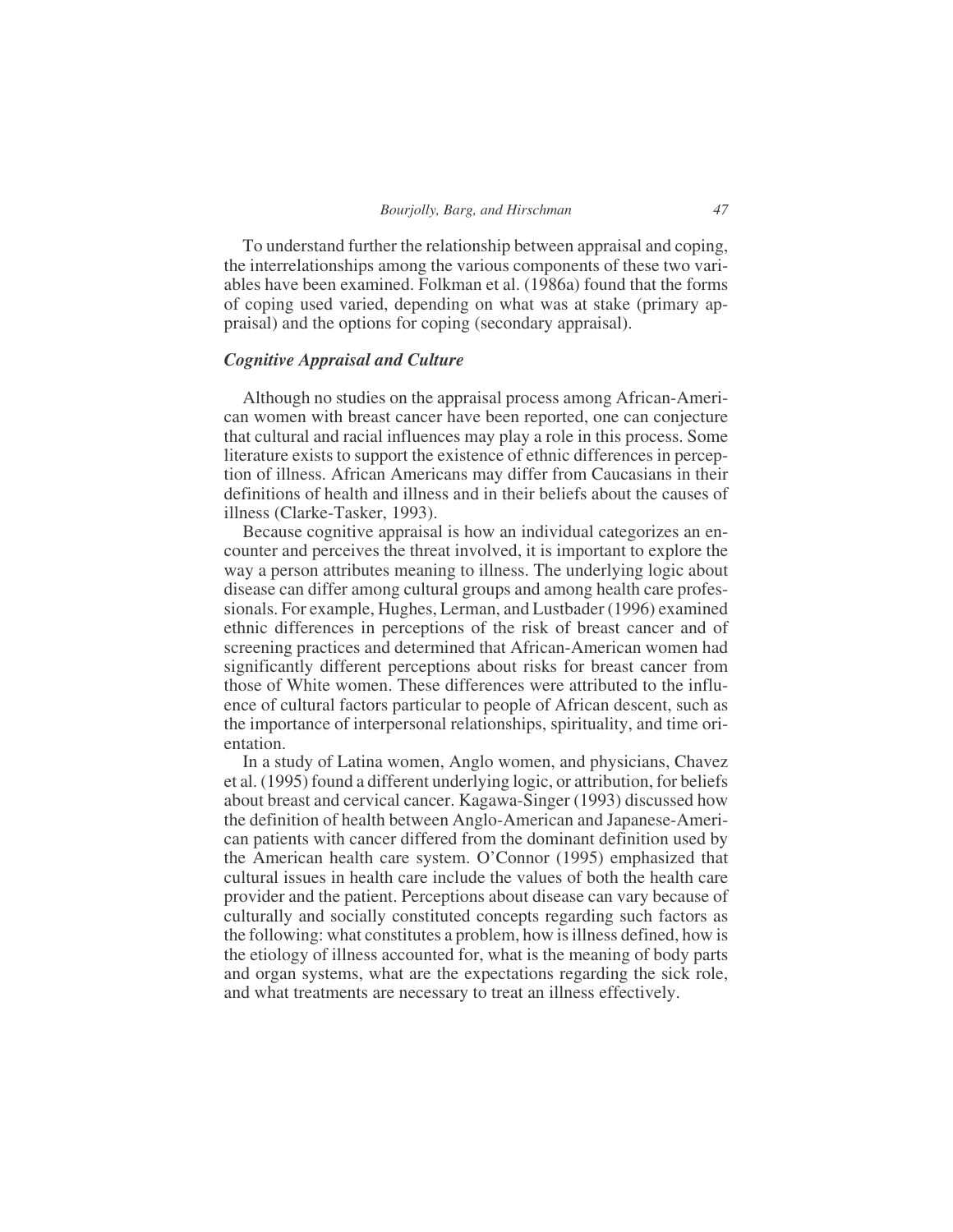#### *48 JOURNAL OF PSYCHOSOCIAL ONCOLOGY*

In summary, the literature suggests that cognitive appraisal is a critical factor in coping as well as in health-related practices. Although existing research reflects an interest in the influence of appraisal on the adjustment of women with breast cancer, a lack of attention has been paid to the appraisal of African-American women.

Considering that African-American women are diagnosed at more advanced stages of disease, have poorer social functioning, and have higher mortality rates with regard to the disease, it also is crucial to determine whether significant differences exist between African-American and White women concerning their appraisal of breast cancer. This information could lead to a greater understanding of health beliefs and perceptions of risks among African-American women. Because research is limited in this area, it is not clear how race contributes to psychosocial adaptation to breast cancer.

The research reported here was part of a larger study that examined the effect of race on appraisal, coping, coping resources, and social functioning among African-American and White women diagnosed with breast cancer (Bourjolly, 1996). The specific aims of the larger study were (1) to determine if racial differences in appraisal, coping, coping resources, and social functioning exist when controlling for socioeconomic, treatment, and health-related variables and (2) to measure the relative importance of race and socioeconomic, treatment, and health-related variables on appraisal, coping, coping resources, and social functioning for those variables in which there were differences related to race. These aims were generated by gaps in the literature on how African-American and White women with breast cancer compared on several variables related to coping and functioning. The results pertaining to cognitive appraisal alone are reported in this article. Our goal was not to test a specific hypothesis but to gather preliminary data in areas in which African-American and White women differ in their coping and functioning with breast cancer.

# *METHOD*

A comparative descriptive design was used for this study to examine similarities and differences between African-American and White women with breast cancer (Burns & Grove, 1987).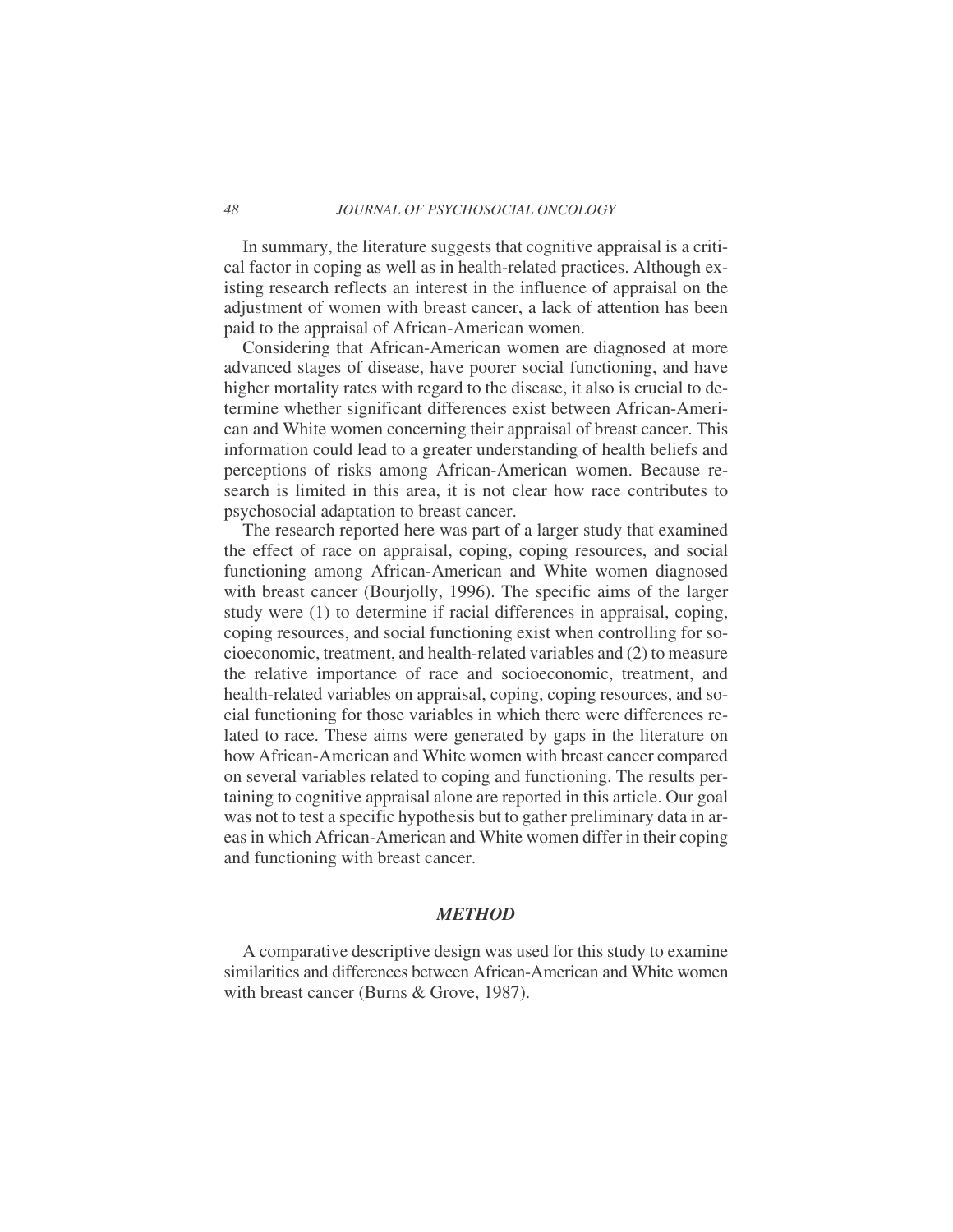## *Sampling Technique*

Convenience sampling was used to recruit women from the outpatient radiation oncology department of a large university hospital, where the first author is employed as an oncology social worker. Thus, she was given access to medical records, appointment schedules, and the department's breast cancer database in order to identify women who had been treated for breast cancer. Possible study participants had to be able to communicate in English and to have identified themselves as being African American or White. Only women who were treated with breast conservation therapy, which included a lumpectomy (not mastectomy) and radiation therapy were eligible for the study. These criteria were used to minimize the number of confounding variables by limiting the study to women with early stage breast cancer who had received a particular type of treatment. The women could have had adjuvant chemotherapy or hormonal therapy. Women who were currently receiving radiation therapy as well as those who had completed treatment were included in the study. Participation was voluntary; the women were informed that their treatment would not be affected by participating or refusing to participate. There was no monetary compensation for participation. Informed consent was obtained in accordance with the institution's Committee on Studies Involving Human Beings.

Over 11 months in 1995-1996, 102 women were recruited for the study: 41 African Americans and 61 Whites. Although we attempted to recruit equal numbers of African-American and White women for the study, this goal was difficult to achieve in the stated time period. However, the number of African-American women recruited, 40%, was higher than the proportion of African-American women normally seen in the radiation oncology department, which was 21%. The sample size of the two groups was adequate to detect medium effect sizes (Cohen, 1988).

#### *Measures*

Individual interviews with each woman included questions developed by the first author regarding demographic characteristics (age, marital status, number and ages of children living at home, annual income, and employment status). Their medical information was obtained from medical charts (stage of breast cancer, type and date of treatment, and family history). Standardized instruments were used to collect data on the women's appraisal of their cancer (Folkman & Lazarus, 1980;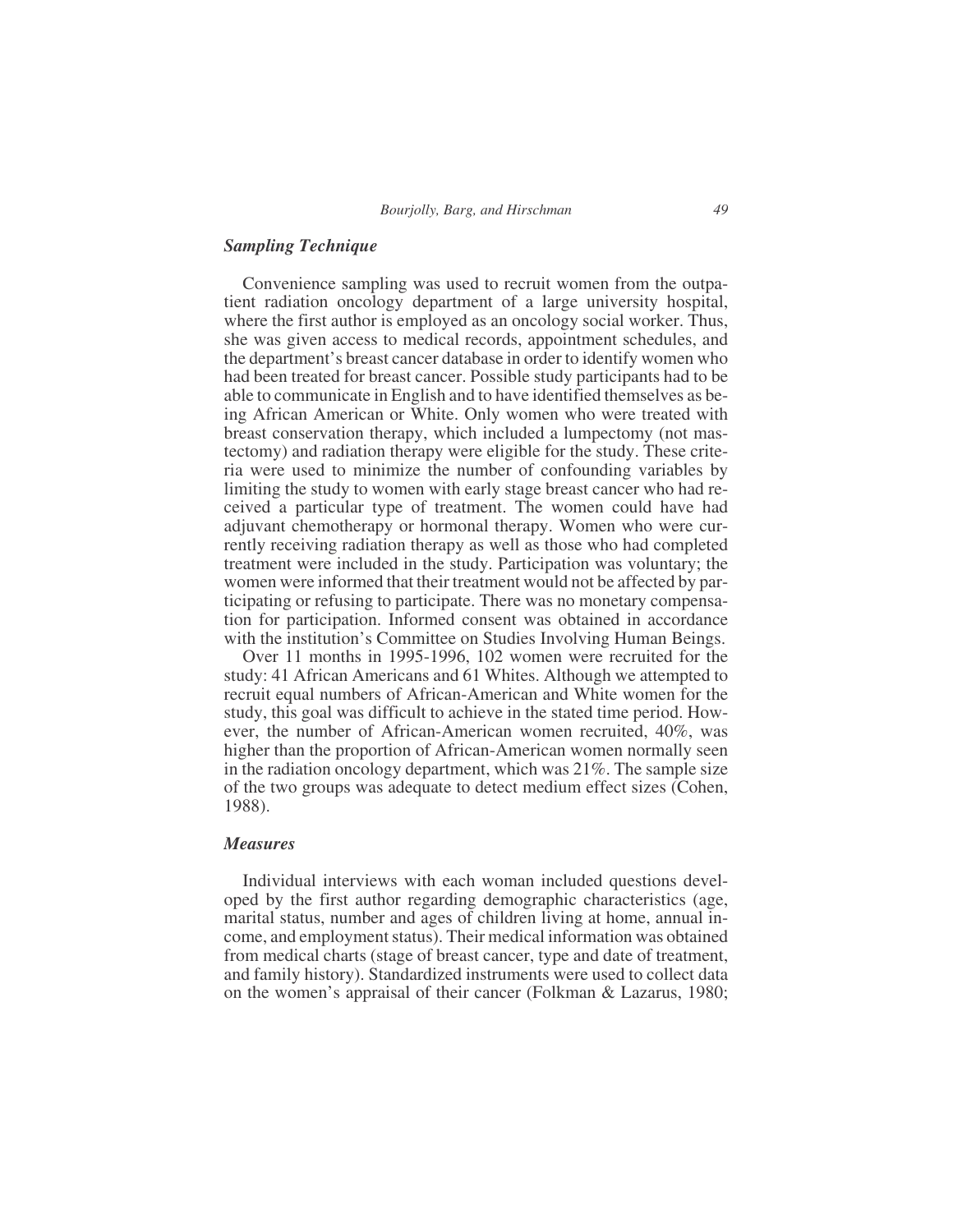Folkman et al., 1986a), coping strategies (Folkman & Lazarus, 1986a; Folkman et al., 1986b), religiousness (Strayhorn, Weidman, & Larson, 1990), social support (Tracy & Whittaker, 1990), health locus of control (Wallston, Stein, & Smith, 1994; Wallston, Wallston, & DeVellis, 1978), and social functioning (Tulman & Fawcett, 1990). All measures used Likert scales, and the entire interview took approximately one hour to complete.

*Primary Appraisal Scale*. The Primary Appraisal Scale measures what was at stake in a stressful encounter (Folkman & Lazarus, 1980). It consists of 13 items that describe various stakes. The items were selected on the basis of a review of respondents' answers to open-ended questions in a study by Folkman and Lazarus (1980) and their review of the literature. Participants indicate on a five-point Likert scale (1, Does not apply; 5, Applies a great deal) the extent to which each stake was involved in the stressful encounter they are reporting. A principal factor analysis with oblique rotation identified two subscales in the primary appraisal items (Folkman et al., 1986a). The first factor, involving threats to self-esteem, consists of the following items: the possibility of "losing the affection of someone important to you," "losing your selfrespect," "appearing to be an uncaring person," "appearing unethical," "losing the approval or respect of someone important to you," and "appearing incompetent." The Cronbach's alpha averaged over five administrations was .78 (Folkman et al., 1986a).

The second primary appraisal factor involving concern for a loved one's well-being, consisted of three items: "harm to a loved one's health, safety, or physical well-being," "a loved one having difficulty getting along in the world," and "harm to a loved one's emotional wellbeing" (alpha = .76). The remaining items–"not achieving an important goal at your job or in your work," "harm to your own health, safety, or physical well-being," "a strain on our financial resources," and "losing respect for someone else"–were used as individual items in the analysis (Folkman et al., 1986a).

*Secondary Appraisal Scale*. Secondary appraisal was assessed with four items that describe coping options (Folkman et al., 1986a). Respondents indicate the extent to which the situation they describe was one "that you could change or do something about," "that you had to accept," "in which you needed to know more before you could act," and "in which you had to hold yourself back from doing what you wanted to do." Responses are recorded in a Likert-scale format from 0 (Not at all), 1 (A little), 2 (Somewhat), 3 (Quite a bit), to 4 (Very much).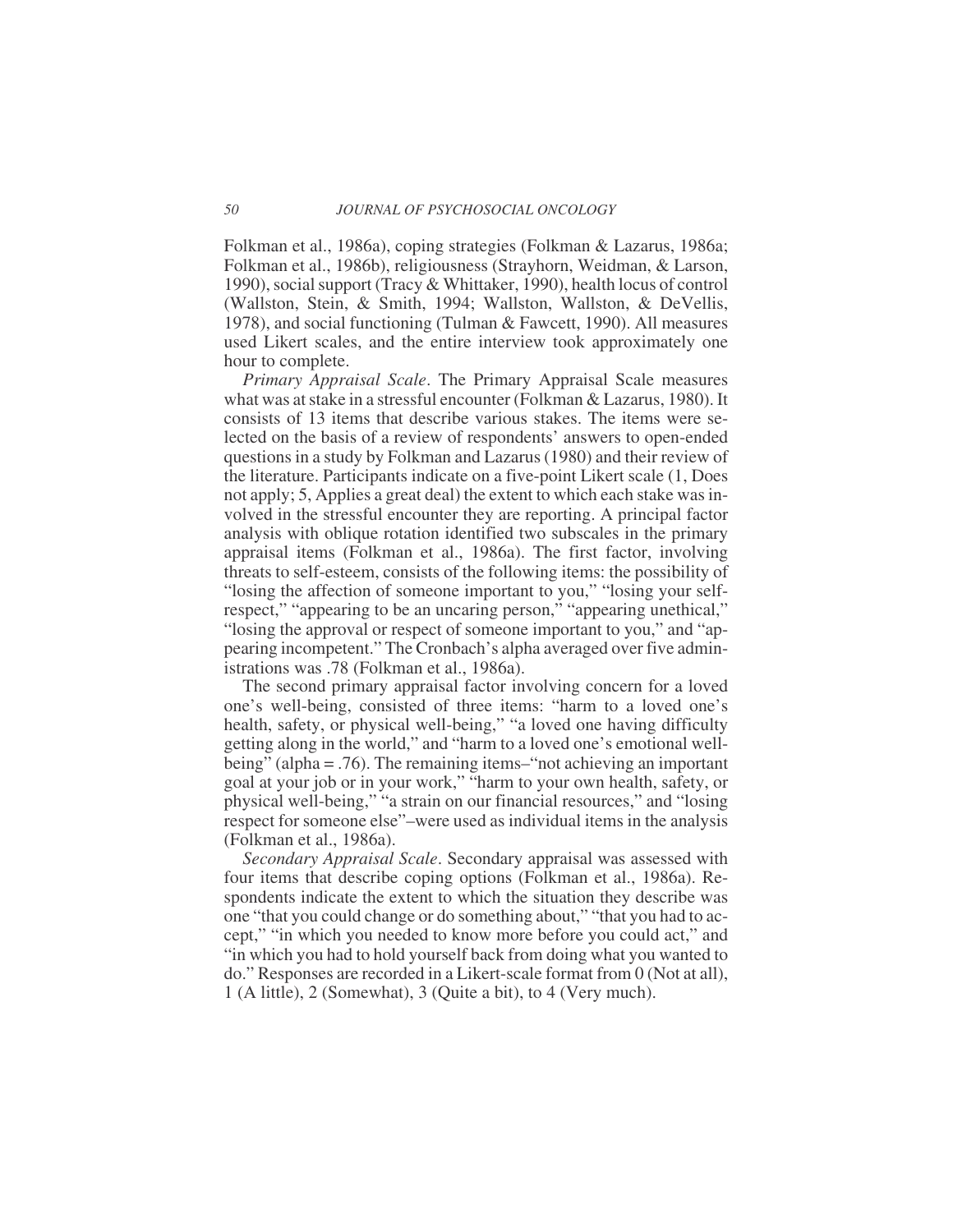## *Analysis*

Basic descriptive statistics were performed using cross-tabulation. Means were adjusted using multiple regression methods to determine if race or age had an effect on primary and secondary appraisal (Triola, 1989). Stata 7.0 (Stata Corp., 2002) was used for statistical analysis.

# *RESULTS*

#### *Participants' Characteristics*

The 61 White women ranged in age from 27 to 91 years ( $M = 60.6$ ) years, *SD* = 13.4 years). The 41 African-American women ranged in age from 38 to 87 years ( $M = 63.5$  years,  $SD = 12.9$  years). The difference in age between the two groups was not significant. Selected demographic and medical characteristics of the sample are summarized in Table 1.

There were significant demographic differences between the two groups. White women had a much higher family income than the Afri-

| Characteristic                   | White<br>$(n = 61)$ |            | African American<br>$(n = 41)$ |            |
|----------------------------------|---------------------|------------|--------------------------------|------------|
|                                  | <b>Number</b>       | Percentage | <b>Number</b>                  | Percentage |
| Demographic                      |                     |            |                                |            |
| Married                          | 44                  | 72         | 16                             | 39         |
| Attended at least some college   | 47                  | 77         | 15                             | 37         |
| Family income more than \$20,000 | 57                  | 93         | 20                             | 49         |
| Children younger than 5 years    | $\Omega$            | $\Omega$   | 4                              | 10         |
| Urban resident                   | 19                  | 31         | 33                             | 80         |
| Medical                          |                     |            |                                |            |
| T1 stage of disease              | 43                  | 71         | 26                             | 63         |
| N0 stage of disease              | 59                  | 97         | 38                             | 93         |
| Treatment                        |                     |            |                                |            |
| Lumpectomy and radiotherapy      | 61                  | 100        | 41                             | 100        |
| Chemotherapy                     | 15                  | 25         | 6                              | 15         |
| Hormonal therapy                 | 16                  | 26         | 6                              | 15         |
| Family history of breast cancer  | 23                  | 37         | 13                             | 32         |

TABLE 1. Selected Demographic and Medical Characteristics of the Participants, by Race  $(N = 102)$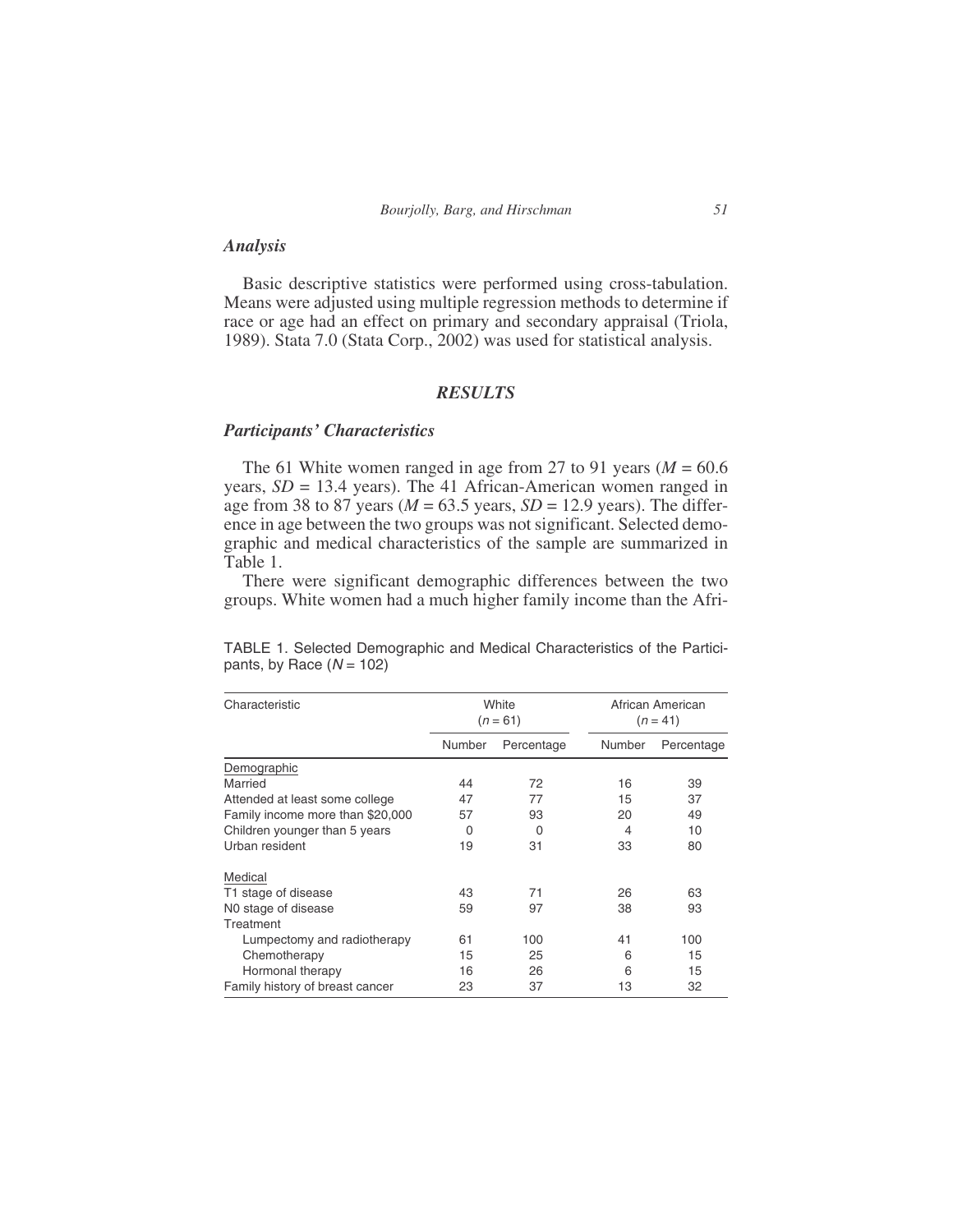can-American women did ( $M = $57,000$ ,  $SD = $29,334.81$ , and  $M =$ \$28,000,  $SD = $25,453.50$ , respectively;  $p < .001$ ). Whereas approximately half the African-American women earned less than \$20,000, few White women did. More than three-fourths of the White women had at least some college; only 37% of the African-American women had at attended college. More than three-fourths of the White women were married, whereas approximately 60% of the African-American women were not. A few African-American women had children younger than 5 years of age; none of the White women had young children. Most of the African Americans lived in urban areas, whereas the majority of the Whites lived in suburban areas.

The two groups were comparable regarding the stage and treatment of their cancer. The clinical T stage of cancer in the majority of women in both groups was T1, indicating that they had early stage breast cancer and that their tumors were 2 centimeters or less in greatest dimension. The clinical N stage among most women in both groups was N0, indicating no regional lymph node metastasis.

All the women had been treated with a lumpectomy and radiotherapy, and most women in both groups did not receive chemotherapy or hormonal therapy. The majority in both groups did not have a family history of breast cancer. The difference in the length of time between radiotherapy and participation in the study between the White and African-American women was significant: 69.7 months (5.8 years) and 46.4 months (3.8 years), respectively;  $p = .035$ .

## *Similarities in Cognitive Appraisal*

The results indicated no significant differences in cognitive appraisal between the African-American and White women (see Table 2). The primary appraisal item that applied to both groups was that breast cancer was a harm to their own health, safety, or physical well-being. This item was followed by concern for a loved one's well-being, a strain on financial resources, not achieving an important goal at your job or in your work, losing respect for someone else, and threats to self-esteem.

Interestingly, even after adjusting the means, age was the only significant relationship with primary appraisal. Specifically, the primary appraisal item "harm to their own health, safety, or physical well-being" was higher for younger women than for older women (see Table 3). Similarly, "strain on financial resources" remained highly significant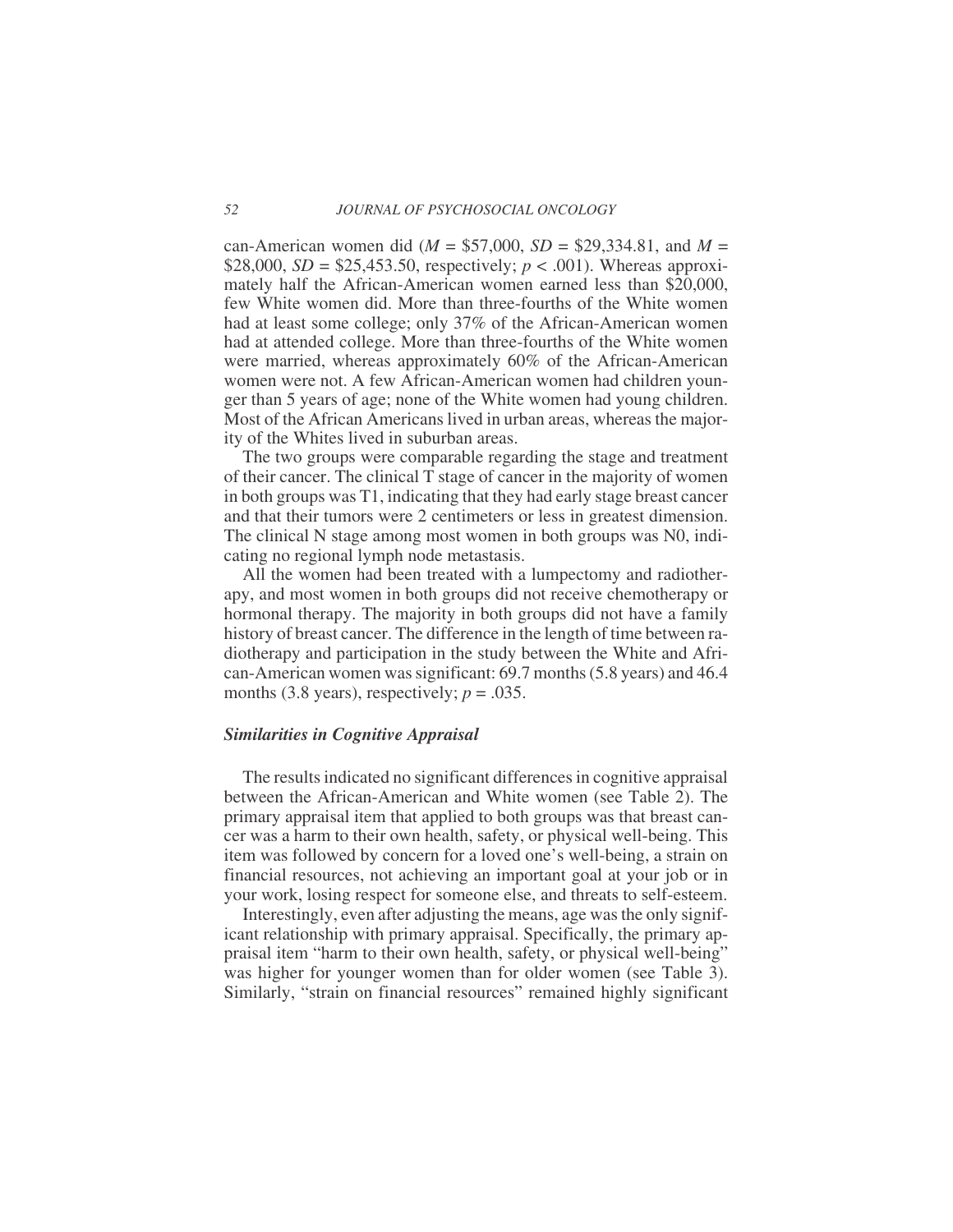| Item                                                  | <b>Raw Means</b>    |            |                     | <b>Adjusted Means</b> |  |
|-------------------------------------------------------|---------------------|------------|---------------------|-----------------------|--|
|                                                       | African<br>American | White      | African<br>American | White                 |  |
|                                                       | $(n = 41)$          | $(n = 61)$ | $(n = 41)$          | $(n = 61)$            |  |
| Primary appraisal                                     |                     |            |                     |                       |  |
| Harm to own health, safety,                           |                     |            |                     |                       |  |
| or physical well-being.                               | 3.24                | 3.75       | 3.88                | 4.23                  |  |
| Concern for loved one's well-being.                   | 1.89                | 2.45       | 2.06                | 2.33                  |  |
| A strain on financial resources.                      | 1.87                | 1.82       | 1.82                | 1.84                  |  |
| Not achieving an important goal<br>at job or in work. | 1.39                | 1.72       | 1.54                | 1.62                  |  |
| Losing respect for someone else.                      | 1.15                | 1.38       | 1.17                | 1.36                  |  |
| Threats to self-esteem.                               | 1.13                | 1.20       | 1.12                | 1.20                  |  |
| Secondary appraisal                                   |                     |            |                     |                       |  |
| Had to accept the cancer.                             | 2.98                | 3.33       | 2.93                | 3.36                  |  |
| Needed to know more.                                  | 2.44                | 2.95       | 2.56                | 2.87                  |  |
| [Before] could change or do                           |                     |            |                     |                       |  |
| something about it.                                   | 1.95                | 2.11       | 1.94                | 2.12                  |  |
| Hold self back from doing what                        |                     |            |                     |                       |  |
| you want to do.                                       | .85                 | .59        | .91                 | .55                   |  |

TABLE 2. Raw and Adjusted Means for Differences in Primary and Secondary Appraisal, by Race<sup>a</sup>

aMeans also were adjusted by location of residency (i.e., city or suburban) to control for the effect of the disproportionate number of African-American women who lived in the city. No interactions were found between city and race.

for younger women after adjusting the means. Women 65 or older also were less likely to appraise their breast cancer as a threat to their self-esteem and less likely to be concerned about their loved one's well-being. We found no significant associations between primary appraisal and other demographic variables.

The secondary appraisal used by both groups of women was that breast cancer was an experience they had to accept. This item was followed by "You needed to know more before you could act," "[before] you could change or do something about it," and "breast cancer is an experience in which you have to hold yourself back from doing what you want to do." Only the secondary appraisal of an experience in which "you needed to know more before you could act" was still significant for age after adjusting the means. No other sociodemographic or health related variables were significantly associated with secondary appraisal.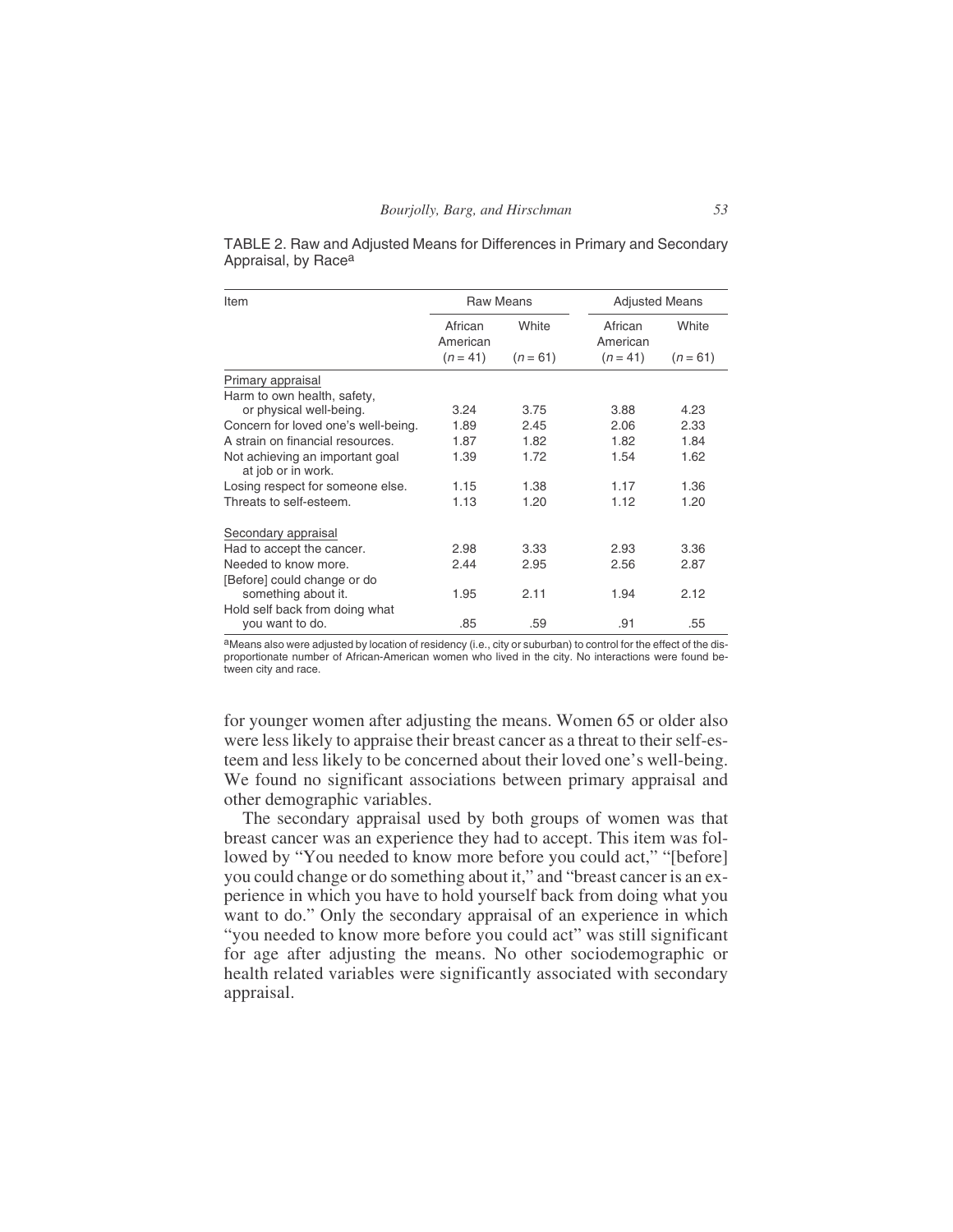TABLE 3. Raw and Adjusted Means for Differences in Primary and Secondary Appraisal, by Age<sup>a</sup>

| Item                                | <b>Raw Means</b>                  |                     | <b>Adjusted Means</b>             |                     |
|-------------------------------------|-----------------------------------|---------------------|-----------------------------------|---------------------|
|                                     | African<br>American<br>$(n = 41)$ | White<br>$(n = 61)$ | African<br>American<br>$(n = 41)$ | White<br>$(n = 61)$ |
| Primary appraisal                   |                                   |                     |                                   |                     |
| Harm to own health, safety,         |                                   |                     |                                   |                     |
| or physical well-being.             | 3.14                              | 3.94                | 3.72                              | $4.45**$            |
| Concern for loved one's well-being. | 1.87                              | 2.56                | 1.94                              | $2.49**$            |
| A strain on financial resources.    | 1.46                              | 2.21                | 1.41                              | 2.26 <sup>†</sup>   |
| Not achieving an important goal     |                                   |                     |                                   |                     |
| at job or in work.                  | 1.28                              | 1.88                | 1.32                              | $1.84*$             |
| Losing respect for someone else.    | 1.14                              | 1.42                | 1.16                              | 1.41                |
| Threats to self-esteem.             | 1.08                              | 1.26                | 1.08                              | $1.26**$            |
| Secondary appraisal                 |                                   |                     |                                   |                     |
| Had to accept the cancer.           | 3.20                              | 3.17                | 3.22                              | 3.15                |
| Needed to know more.                | 2.38                              | 3.10                | 2.43                              | $3.05*$             |
| [Before] could change or do         |                                   |                     |                                   |                     |
| something about it.                 | 2.10                              | 1.60                | 2.11                              | 1.99                |
| Hold self back from doing what      |                                   |                     |                                   |                     |
| you want to do.                     | .66                               | .73                 | .65                               | .74                 |

aMeans also were adjusted by location of residency (i.e., city or suburban) to control for the effect of the disproportionate number of African-American women who lived in the city. No interactions were found between city and race.<br>\*p < .05. \*\*p < .01. <sup>†</sup>p < .001.

# *DISCUSSION*

Limited information is available on the psychosocial adjustment of African-American women with breast cancer. According to research supporting the existence of ethnic differences in perception of health and illness, one would suspect differences in how African-American and White women appraise breast cancer. However, the results of our study show that no significant differences existed between the two groups of women with regard to appraisal of their disease. Both groups tended to view breast cancer as causing harm to their own health, safety, or physical well-being and as an experience they had to accept.

One possible explanation for why African-American and White women did not differ in their appraisal is that cognitive representations of illness among different groups of people are more similar when experiencing the same disease than when they are healthy. In other words,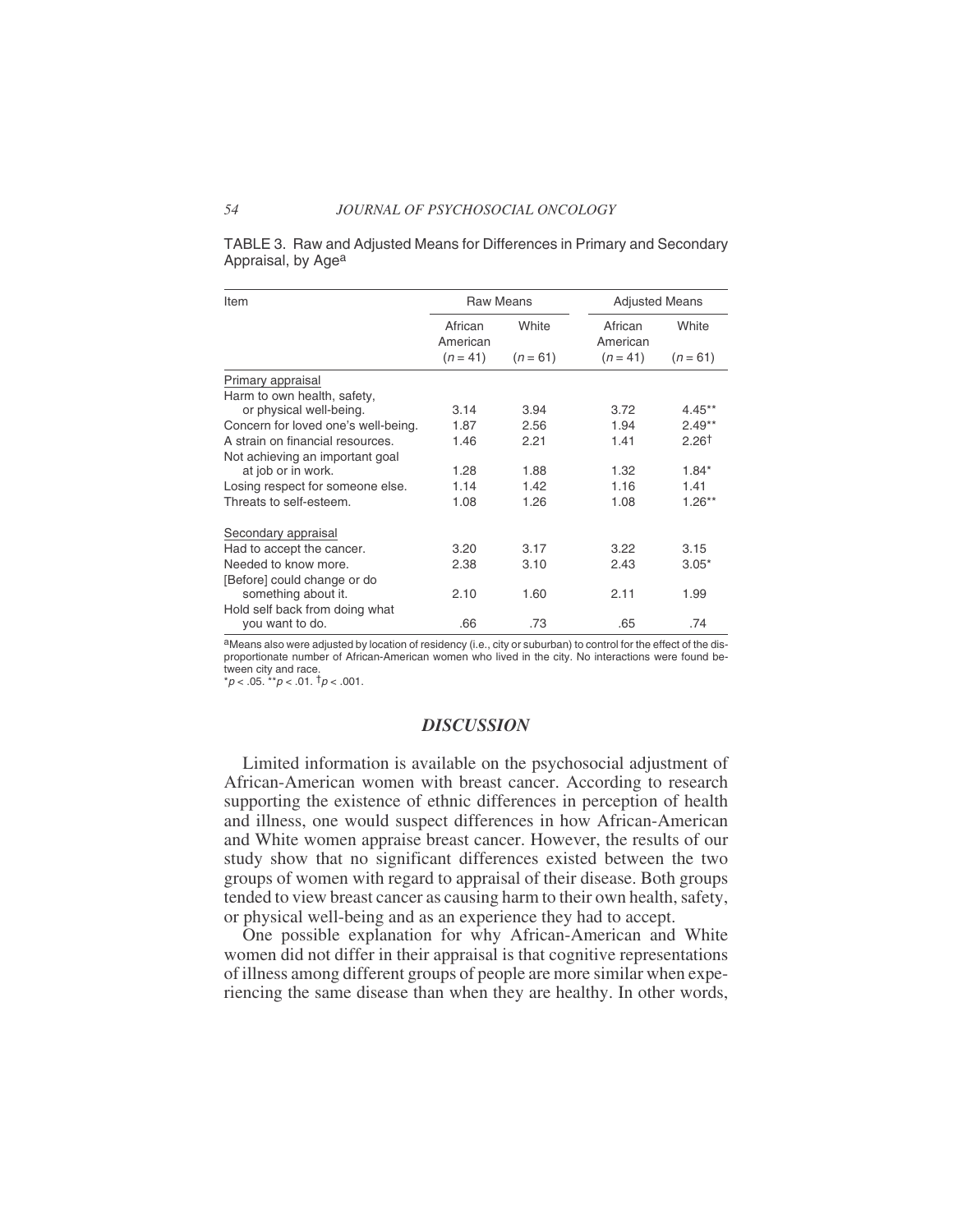before women are diagnosed with breast cancer, cultural factors may have a greater influence on their perception of the disease's etiology and risk; however, once a woman is diagnosed with the disease, cultural and racial differences in her appraisal may be overshadowed by the commonalties experienced by all women with breast cancer. These perceptions may be true only for patients seen within the same biomedical system. The variation would be far more likely across biomedical, lay, and folk systems, such as those Kleinman (1980) observed.

This interpretation of the findings is supported by other studies. In his review of the literature on cognitive representations of health and illness, Lau (1997) found empirical evidence that within Eurocentric populations, adults share a culturally universal conception of what it means to be sick. Most of the studies he reviewed were conducted in populations where the germ model of disease is accepted. Lau's findings revealed a lay or "commonsense" representation of illness that has the following five attributions (p. 59):

- An *identity*: A label, and symptoms that are associated with the illness.
- A set of *consequences*(beyond the immediate somatic symptoms): For example, "How will my life be affected by this illness (e.g., socially, economically)? Will I die from this illness?"
- A *time line*: "How long will this illness (and thus any symptoms and larger consequences) last? Is this illness acute (and therefore relatively short-lived) or chronic (and therefore much more longterm)?"
- A *cause*: "Why did I get sick? Was the illness preventable? Was it my own (or someone else's) fault?"
- Finally, most representations of illness also have some notion of *cure or control*: "What can I do to avoid or minimize the consequences associated with this illness?"

These five attributes emerged from various studies using different methodologies with samples of healthy and sick adults, with patients who had coped for many years with a disease, and with patients recently diagnosed with a life-threatening disease (Lau, 1997).

Leventhal et al. (1986) showed that breast cancer also has these attributes. It has an identity of a dreaded disease marked by discernible changes in the breast, the most common symptom being a breast lump. Consequences are both negative (e.g., depression, mental anguish, inability to work or maintain social relationships) and positive (e.g., in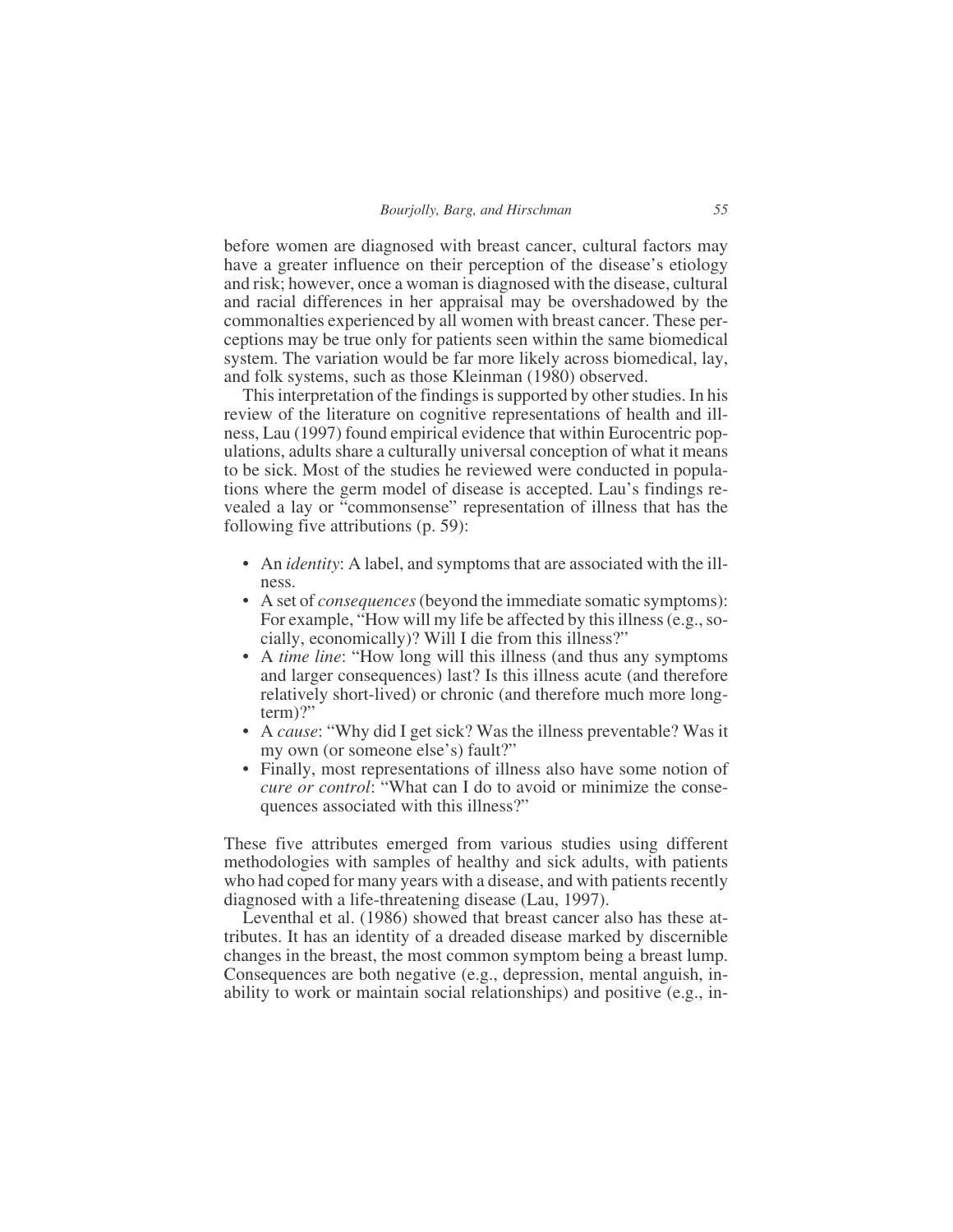creased willingness to live the way they wanted, to be more assertive, and to worry less). The time line of the disease is viewed as acute or chronic. Causal attributions of the disease are related to personal vulnerability (genetic susceptibility) or one's own health habits (stressful life and diet) (Leventhal et al., 1986). Furthermore, there is conventional knowledge concerning what one should do to cure or control the disease (e.g., surgery, chemotherapy, radiation). Therefore, appraisal of an event appears to be highly dependent on context.

If illness is more of a commonly shared concept than health is, maybe appraisal of breast cancer varies at points along a continuum of health and illness and thus affects the salience of the information about the disease. For example, appraisal of risk for breast cancer among healthy women may differ for women in different ethnic groups because (1) the risk is different (incidence and mortality rates are known to vary, there may be biological differences), (2) the salience of the information differs because of environmental cues (e.g., perceptions about one's likelihood of developing breast cancer may be affected by the predominance of White women portrayed in communications about the disease), (3) material/concrete concerns may differ because of economic disparities, and (4) perceptions of the health care system may take precedence at varying rates among different groups. For example, some institutions, through their marketing, explicitly target some segments of the community.

On the other hand, appraisal of the disease among women with breast cancer appears to be reinforced by the emotion inherent in the experience–an experience that can bring much fear and uncertainty regarding one's health even with a favorable prognosis. In the present study, the threat of personal harm was evident among women who were currently undergoing treatment as well as among those who had already finished treatment. Even if the cancer is detected in an early stage and treatment removed the tumor, the possibility of recurrence always exists.

In addition, although certain types of appraisal have been linked to coping strategies, the expression or outward manifestation of coping for women with breast cancer may still reflect cultural norms. For example, differences in religiousness exist between African-American and White women with breast cancer (Bourjolly, 1998). The incorporation of religion and spirituality has proved to be an important aspect in the development of supportive resources for African Americans (Boyd-Franklin, 1989; Farran et al., 1997). Existing measures do not tap the importance of spirituality or religiousness in the appraisal process. Therefore, fac-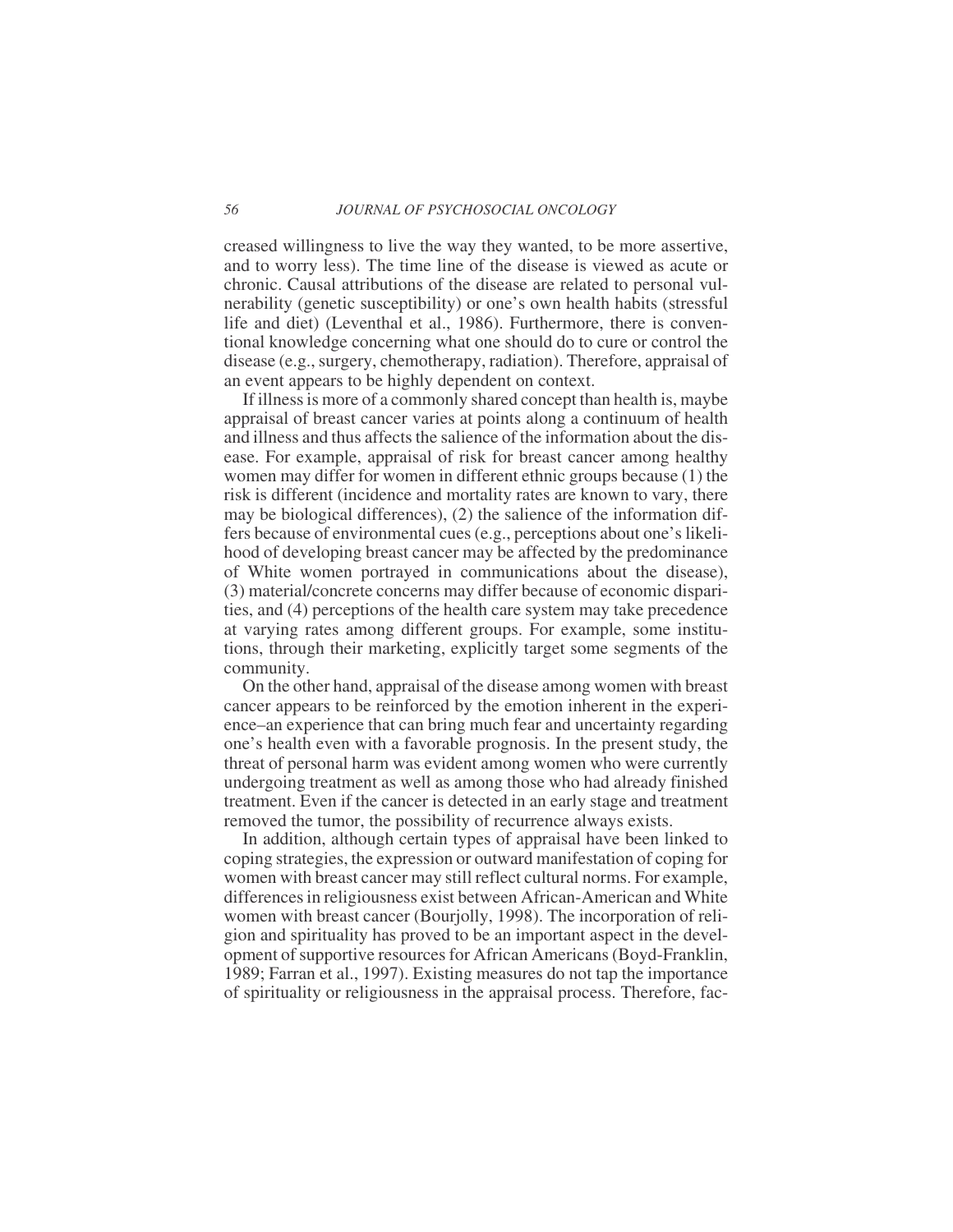tors that may mediate one's beliefs and attributes about disease and illness may not be captured in such instruments.

We have not assessed the extent to which religious beliefs or spirituality have mediated appraisal for the African-American or White women in this study. Evidence in the literature on caregiving (Farran et al., 1997) suggests that religiousness may act to affect caregivers' perception of burden while caring for demented elders. Farran et al. (1997) also identified a quality they called "resourcefulness" among African-American caregivers that helps to regulate cognitive and emotional responses to distress. This uninvestigated area is likely to yield an additional perspective on the appraisal process for African-American and White women.

Therefore, it appears that the appraisal of breast cancer causing personal harm and being an experience one must accept is similar for African-American and White women. This finding may be influenced by cognitive representations of breast cancer as well as by an assessment of the effectiveness of treatment. Thus, further comparative research is needed to explore the relationship between personal and societal representations of illness, their impact on the appraisal process, and whether variations exist among other ethically and culturally diverse populations and other diseases. In addition, measures that are culturally sensitive to the experience of diverse populations may be more accurate in discerning dimensions of appraisal that are relevant for different populations.

The study provided useful information on the similarities among African-American and White women with breast cancer: however, caution should be used in interpreting the results for a number of reasons. First, the use of a convenience sample limits inferences of the results to the general population. Because this was a convenience sample, it was difficult to recruit patients who were the same distance from their diagnosis. Time from diagnosis for these women was examined and was found to be statistically nonsignificant. For practical reasons, we were only able to include women who had breast-conserving surgery. Whether this limitation had an impact on appraisal is unknown. All the women interviewed were treated at a comprehensive cancer center, and the women who found their way to that center may not be typical of other women with breast cancer. Also, the women who agreed to be interviewed may have differed in some important way from those who did not want to participate in the research.

Although no differences between the African-American and White women's appraisal of their breast cancer were identified in the present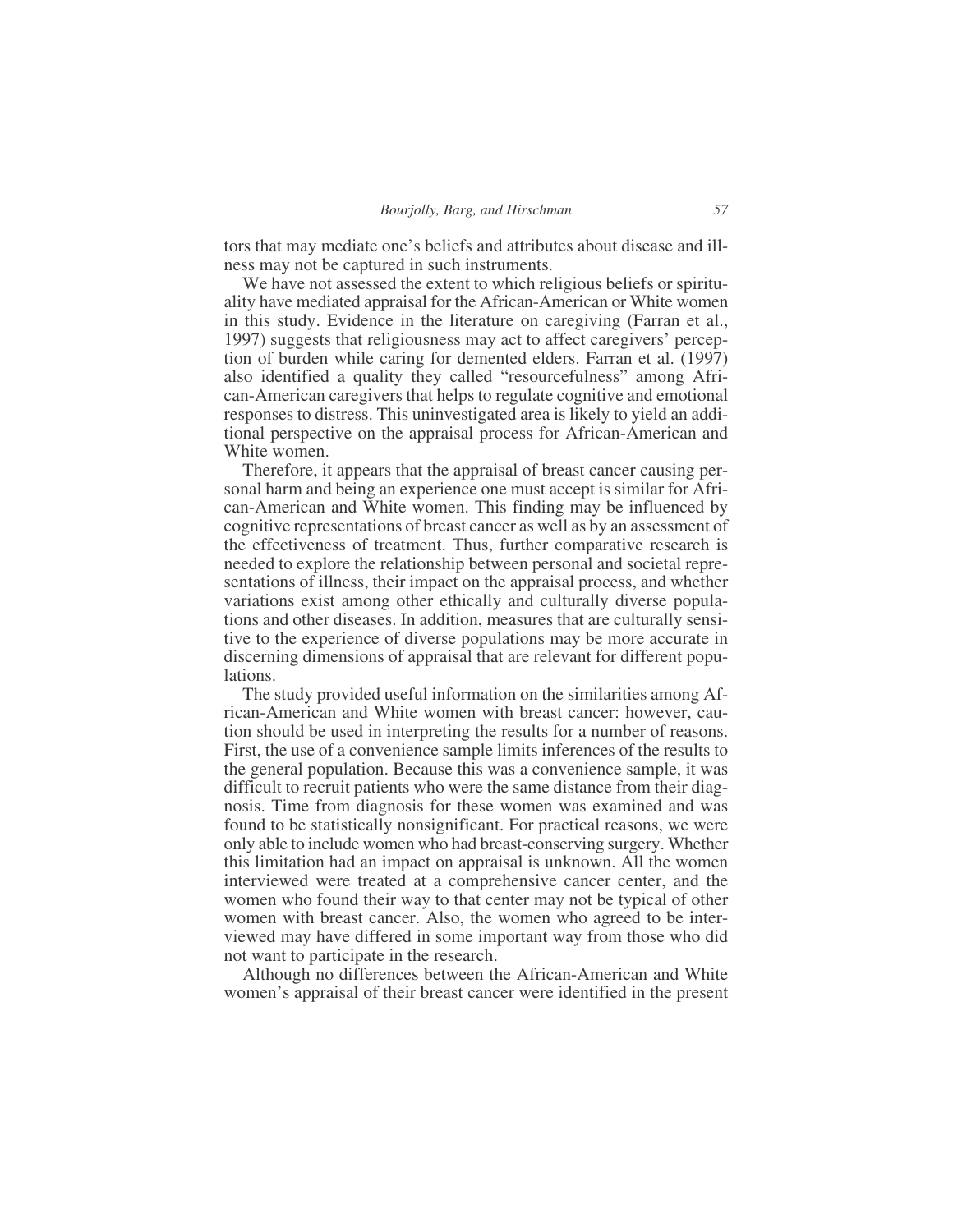study, there were significant differences based on a woman's age. Women aged 65 years or older were less likely to be concerned about harm to their own health, safety, or well-being and were less likely to appraise their breast cancer as a strain on their financial resources. Older women also were less likely to appraise their disease as a threat to their self-esteem and were less likely to be concerned about their loved one's well- being. These findings suggest that although the dimensions of appraisal we examined were universal for both African-American and White women, age may be an important factor that influences women's experience of the disease. Younger and older women have different needs, concerns, and quality-of-life issues in the context of psychosocial life stages. These differences need to be taken into consideration when planning and implementing care (Sammarco, 2001).

#### REFERENCES

- Arathuzik, D. M. (1991). The appraisal of pain and coping in cancer patients. *Western Journal of Nursing*, *13*, 714-731.
- Bloom, J. R., & Spiegel, D. (1984). The relationship of two dimensions of social support to the psychological well-being and social functioning of women with advanced breast cancer. *Social Science and Medicine*, *19*, 831-837.
- Bourjolly, J. N. (1996). *A comparison of cognitive appraisal, coping, coping resources and social functioning among African American and White women with breast cancer*. Unpublished doctoral dissertation, Bryn Mawr College, Bryn Mawr, PA.
- Bourjolly, J. N. (1998). Differences in religiousness among black and white women with breast cancer. *Social Work in Health Care*, *28*(1), 21-39.
- Bourjolly, J. N., Kerson, T. S., & Nuamah, I. F. (1999). A comparison of social functioning among black and white women with breast cancer. *Social Work in Health Care*, *28*(3), 1- 20.
- Boyd-Franklin, N. (1989). *Black families in therapy: A multisystems approach*. New York: Guilford Press.
- Burgess, C. M., & Pettingale, K. (1988). Psychological response to cancer diagnosis-II. Evidence for coping styles (Coping styles and cancer diagnosis). *Journal of Psychosomatic Research*, *32*, 263-272.
- Burns, N., & Grove, S. K. (1987). *The practice of nursing research*. Philadelphia: W. B. Saunders.
- Chavez, L. R., Hubbell, F. A., McMullin, J. M., Martinez, R. G., & Mishra, S. I. (1995). Structure and meaning in models of breast and cervical cancer risk factors: A comparison of perceptions among Latinos, Anglo women, and physicians. *Medical Anthropology Quarterly*, *9*(1), 40-74.
- Clarke-Tasker, V. (1993). Cancer prevention and early detection in African Americans. In M. Frank-Stromborg & S. J. Olsen (Eds.), *Cancer prevention in minority populations* (pp. 139-186). St. Louis, MO: Mosby-Yearbook.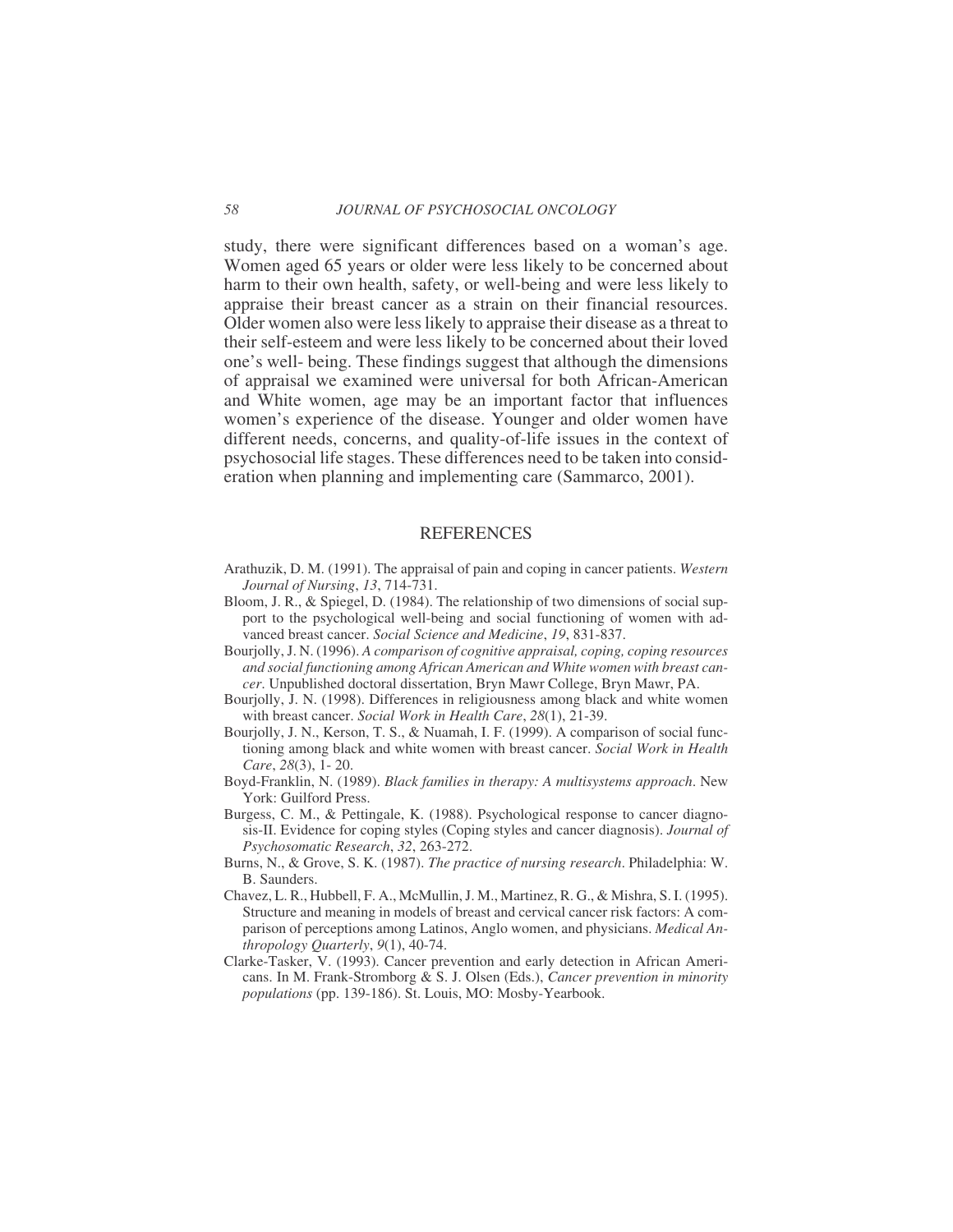- Cohen, J. (1988). *Statistical power analysis for the behavioral sciences* (2nd ed.). Hillsdale, NJ: Lawrence Erlbaum.
- Cordoba, C. S., Fobair, P., & Callan, D. B. (1993). Common issues facing adults with cancer. In N. M. Stearns, M. M. Lauria, J. F. Hermann, & P. R. Fogelberg (Eds.), *Oncology social work: A clinician's guide* (pp. 43-77). Atlanta, GA: American Cancer Society.
- Degner, L., Kristjanson, L., Bowman, D., Sloan, J. A., Carriere, K. C., O'Neil, J., Bilodeau, B., Watson, P., & Mueller, B. (1997). Information needs and decisional preferences in women with breast cancer. *Journal of the American Medical Association*, *277*, 1485-1492.
- Eley, J. W., Hill, H. A., Chen, V. W., Austin, D. F., Wesley, M. N., Muss, H. B., Greenberg, R. S., Coates, R. J., Correa, P., Redmond, C. K., Hunter, C. P., Herman, A. A., Kurman, R., Blacklow, R., Shapiro, S., & Edwards, B. K. (1994). Racial difference in survival from breast cancer: Results of the National Cancer Institute black/white cancer survival study. *Journal of the American Medical Association*, *272*, 947-954.
- Farran, C. J., Miller, B. H., Kaufman, J. E., & Davis, L. (1997). Race, finding meaning, and caregiver distress. *Journal of Aging and Health*, *9*, 316-333.
- Folkman, S., & Lazarus, R. S. (1980). An analysis of coping in a middle-aged community sample. *Journal of Health and Social Behavior*, *21*, 219-239.
- Folkman, S., Lazarus, R. S., Gruen, R. J., & Longis, A. D. (1986a). Appraisal, coping, health status and psychological symptoms. *Journal of Personality and Social Psychology*, *50*, 571-579.
- Folkman, S., Lazarus, R. S., Dunkel-Schetter, C., Longis, A. D., & Gruen, R. (1986b). Dynamics of a stressful encounter: Cognitive appraisal, coping and encounter outcomes. *Journal of Personality and Social Psychology*, *50*, 992-1003.
- Frijda, N. H. (1993). Appraisal and beyond. *Cognition and Emotion*, *7*, 225-231.
- Hughes, C., Lerman, C., & Lustbader, E. (1996). Ethnic differences in risk perception among women at increased risk for breast cancer. *Breast Cancer Research and Treatment*, *40*(1), 25-35.
- Jacob, T. C., Spieth, L. E., & Penn, N. E. (1993). Breast cancer, breast self examination and African American women. In B. Bair & S. E. Cayleff (Eds.), *Wings of gauze: Women of color and the experience of health and illness*. Detroit, MI: Wayne State University Press.
- Jemal, A., Murray, T., Samuels, A., Ghafoor, A., Ward, E., & Thun, M. J. (2003). Cancer statistics, 2003. *CA: A Career Journal for Clinicians*, *53*(1), 5-26.
- Jenkins, R. A., & Pargament, K. I. (1988). Cognitive appraisals in cancer patients. *Social Science and Medicine*, *20*, 625-633.
- Kagawa-Singer, M. (1993). Redefining health: Living with cancer. *Social Science and Medicine*, *37*, 295-304.
- Kleinman, A. (1980). *Patients and healers in the context of culture*. Berkeley, CA: University of California Press.
- Klonoff-Cohen, H. S., Schaffroth, L. B., Edelstein, S. L., Molgaard, C., & Saltzstein, S. L. (1998). Breast cancer histology in Caucasians, African Americans, Hispanics, Asians, and Pacific Islanders. *Ethnicity & Health*, *3*, 189-198.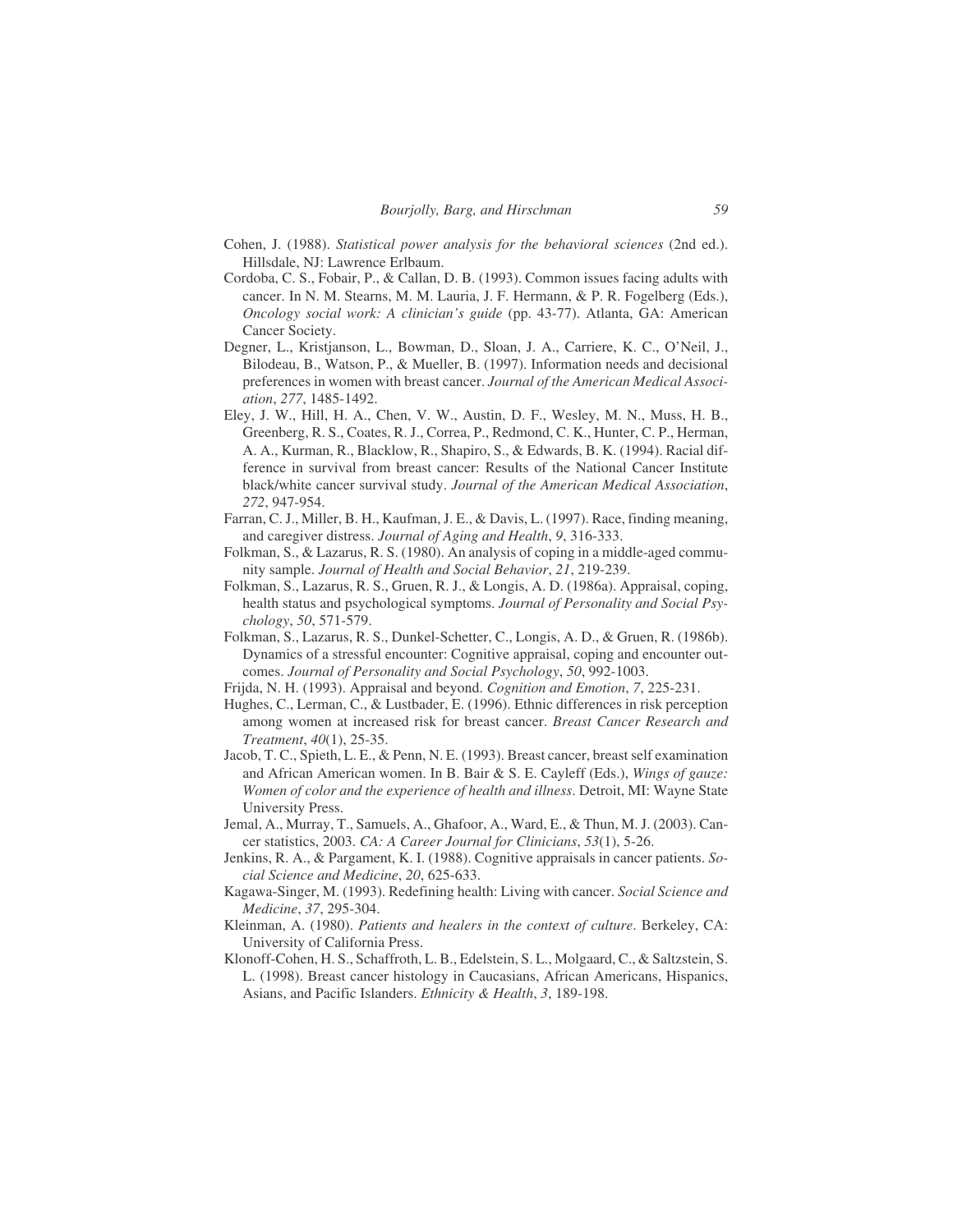- Lau, R. R. (1997). Cognitive representation of health and illness. In D. S. Gochman (Ed.), *Handbook of health behavior research I: Personal and social determinants* (pp. 51-69). New York: Plenum Press.
- Lazarus, R. S., & Folkman, S. (1984). *Stress, appraisal, and coping*. New York: Springer Publishing.
- Leventhal, H., Easterling, D. V., Coons, H. L., Luchterhand, C. M., & Love, R. R. (1986). Adaptation to chemotherapy treatments. In B. L. Andersen (Ed.), *Women with cancer* (pp. 172-203). New York: Springer-Verlag.
- McCarthy, E. P., Burns, R. B., Coughlin, S. S., Freund, K., Rice, J., Marwill, S., Ash, A., Schwartz, M., & Moskowitz, M. (1998). Mammography use helps to explain the differences in breast cancer stage at diagnosis between older black and white women. *Annals of Internal Medicine*, *128*, 729-736.
- Munkres, A., Oberst, M. T., & Hughes, S. H. (1992). Appraisal of illness, symptom distress, self-care burden, and mood states in patients receiving chemotherapy for initial and recurrent cancer. *Oncology Nursing Forum*, *19*, 1201-1209.
- Northouse, L., & Stetz, K. M. (1989). A longitudinal study of the adjustment of patients and husbands to breast cancer. *Oncology Nursing Forum*, *16*, 511-516.
- Oberst, M. T., Hughes, S. H., Chang, A. S., & McCubbin, M. (1991). Self-care burden, stress appraisal, and mood among persons receiving radiotherapy. *Cancer Nursing*, *14*(2), 71-78.
- O'Connor, B. B. (1995). *Healing traditions: Alternative medicine and the health professions*. Philadelphia: University of Pennsylvania Press.
- Pedhazur, E. (1982). *Multiple regression in behavioral research* (2nd ed.). Fort Worth, TX: Holt, Reinhart, and Winston.
- Reynolds, P., Boyd, P. T., Blacklow, R. S., Jackson, J. S., Greenberg, R. S., Austin, D. F., Chen, V. W., & Edwards, B. K. (1994). The relationship between social ties and survival among black and white cancer patients. *Cancer Epidemiology Biomarkers and Prevention*, *3*, 253-259.
- Ross, J. W. (1993). Understanding the family experience with childhood cancer. In N. M. Sterns, M. M. Lauria, J. F. Hermann, & P. R. Fogelberg (Eds.), *Oncology social work: A clinician's guide* (pp. 199-236). Atlanta, GA: American Cancer Society.
- Sammarco, A. (2001). Psychosocial stages and quality of life of women with breast cancer. *Cancer Nursing*, *24*, 272-277.
- Stanton, A., & Snider, P. R. (1993). Coping with a breast cancer diagnosis: A prospective study. *Health Psychology*, *12*(1), 16-23.
- Stata Corporation. (2002). Intercooled Stata Version 7.0 for Windows 98/95/NT. College Station, TX: Author.
- Strayhorn, J., Weidman, C. S., & Larson, D. (1990). A measure of religiousness and its relation to parent and child mental health variables. *Journal of Community Psychology*, *18(1)*, 34-43.
- Tracy, E. M., & Whittaker, J. K. (1990). The social network map: Assessing social support in clinical practice. *Families in Society*, *71*, 461-470.
- Triola, M. F. (1989). *Elementary statistics* (4th ed.). Poughkeepsie, NY: Dutchess Community College.
- Tulman, L., & Fawcett, J. (1990). A framework for studying functional status following diagnosis of breast cancer. *Cancer Nursing*, *13*(2), 95-99.